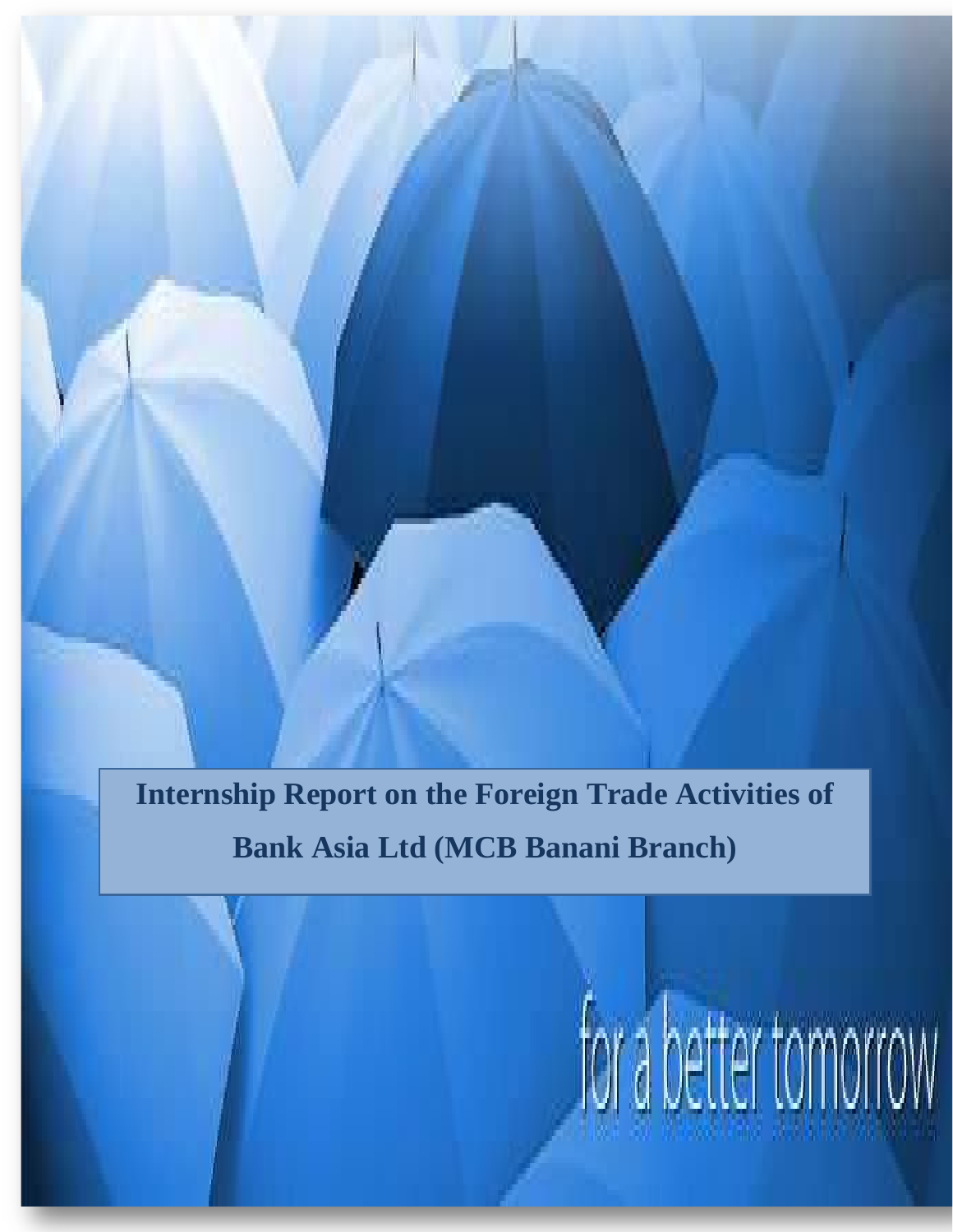

# **Internship Report**

# **On**

**Foreign Trade Activities of Bank Asia Ltd (MCB Banani Branch)** 

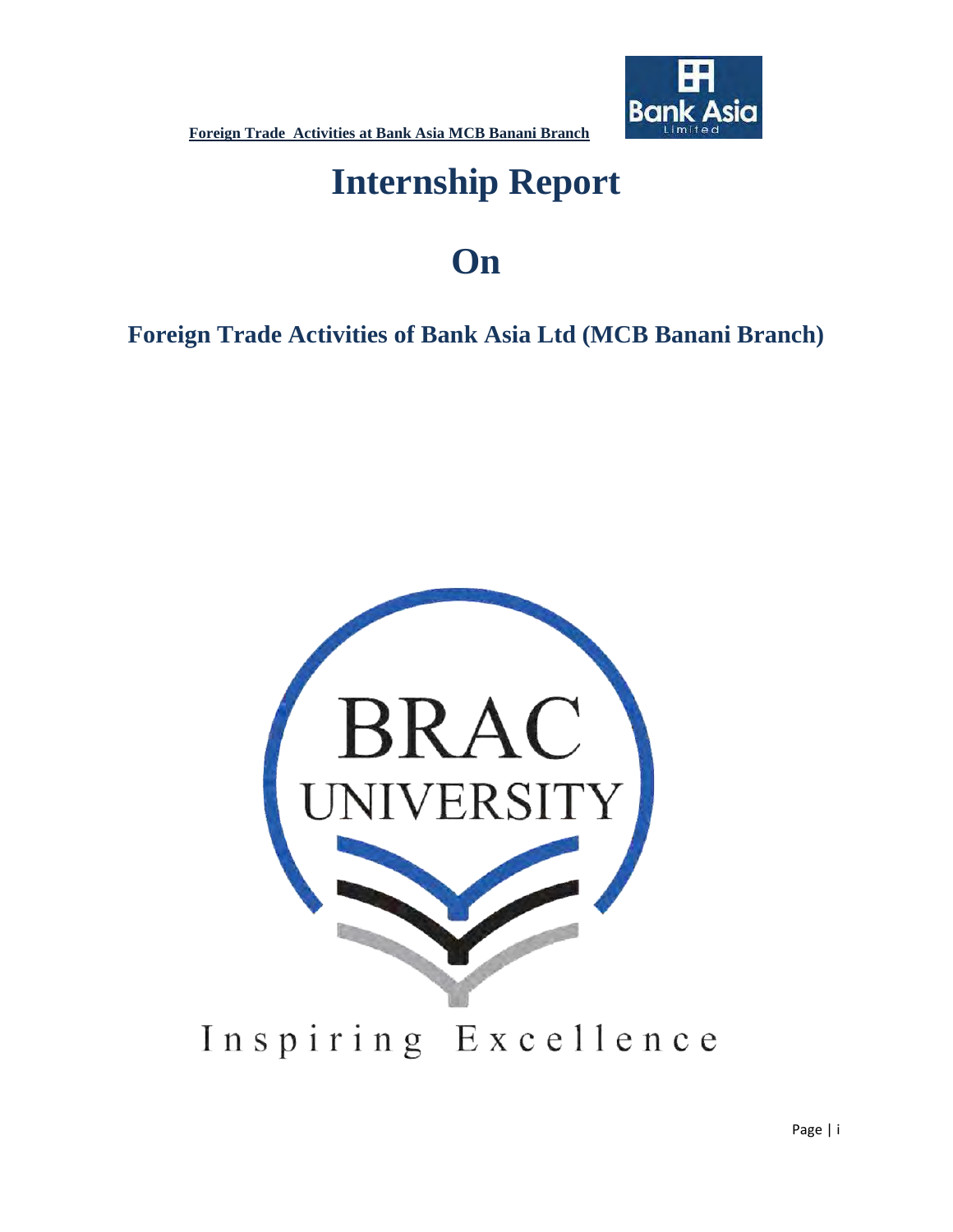

# *SUBMITTED TO,*

Ms. Rahma Akhter

Lecturer,

BRAC Business School

BRAC University Bangladesh

# *SUBMITTED BY,*

Afroza Ferdous Smrite Student ID: 11304103 BRAC Business School. BRAC University.

Date of Submission:  $11<sup>th</sup>$  August, 2016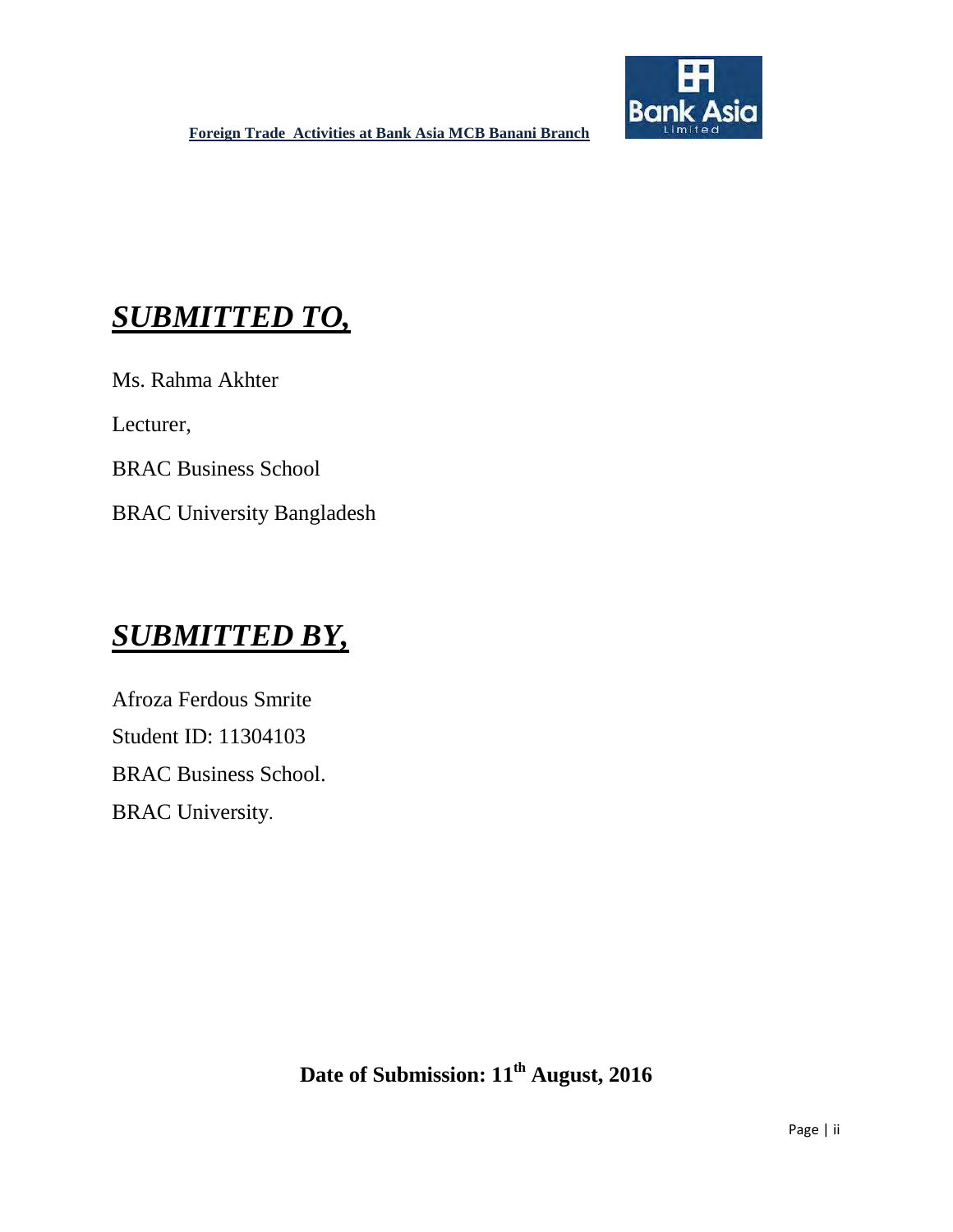

28th July, 2016 Ms. Rahma Akhter Lecturer, BRAC Business School BRAC University Mohakhali, Dhaka.

Subject: Submission of the Internship report on the "Foreign Trade activities of Bank Asia Ltd".

Dear Madam,

With due respect, I would like to inform you that I am a student of BRAC Business School bearing the ID: 11304103. I am pleased to submit the internship report titled "Foreign Trade Activities of Bank Asia" as a part of my BBA program. I have tried the best of my ability to complete the report properly and bring out a meaningful insight from within. I have tried to make the report a comprehensive one within the given period of time. During the preparation of the report, I have gathered lots of knowledge about the Foreign Trade activities of this bank and was able to relate lots of theoretical and financial knowledge with the practical world.

I appreciate your kind advice, cooperation, patience and suggestions regarding this report which will definitely help me to go ahead with a brilliant guideline. I will be available for any query and clarifications regarding this report whenever necessary.

**Sincerely yours**,

Afroza Ferdous Smrite

ID: 11304103

BRAC Business School, BRAC University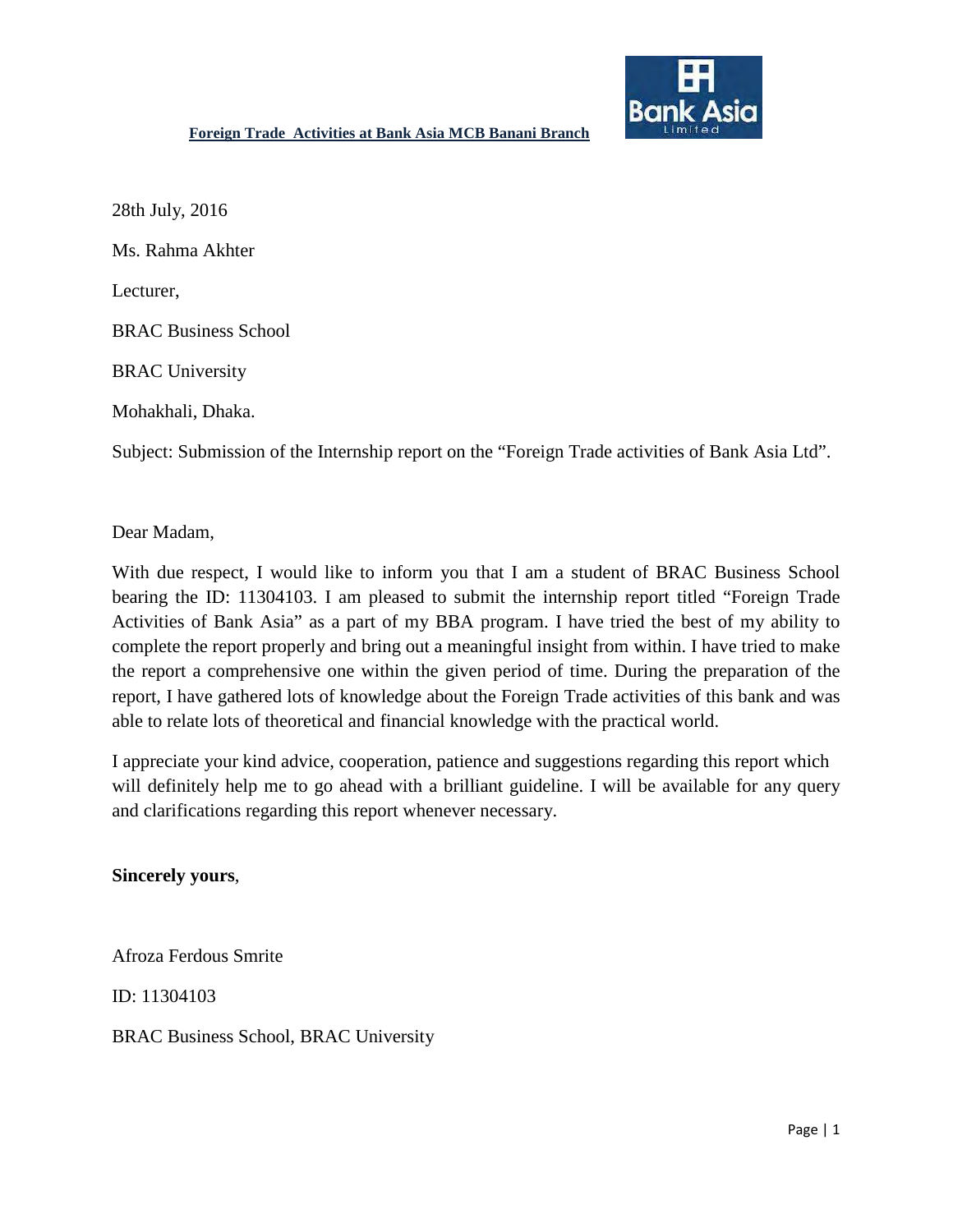

# **Acknowledgement**

First of all I would like to express my gratitude and thanks to Almighty Allah whose uniqueness, oneness, and wholeness are unchallengeable and has always guided us in difficult situations. All respects are for His holy prophet Hazrat Muhammad (SM) Peace be upon him, whose tireless efforts has helped us to recognize the oneness of our Creator.

I am grateful to many individuals for completing my internship report successfully. I would like to thank the BRAC Business School and Bank Asia Limited for giving me the opportunity of having an Internship program. I have gathered a great deal of experience while going through the internship period and preparing this report.

I would like to take this opportunity to thank my Internship Supervisor, Ms. Rahma Akhter, Lecturer, BRAC Business School, BRAC University; for guiding me and encouraging me to work on this exciting and challenging topic for my internship paper. I strongly believe that, these will play a beneficial role to make me more professional and in building my future professional career.

All the people working in the bank were very supportive, co-operative and friendly. They have all the way helped me to their best knowledge with the information and other supports required during my internship period and also during the making of my Internship report. My internship period has provided me with various types of information and on hand experiences about the report preparing.

Finally, my heartiest thanks go to others who were involved and helped me directly and indirectly to prepare this report. Without them all these wouldn't have been possible.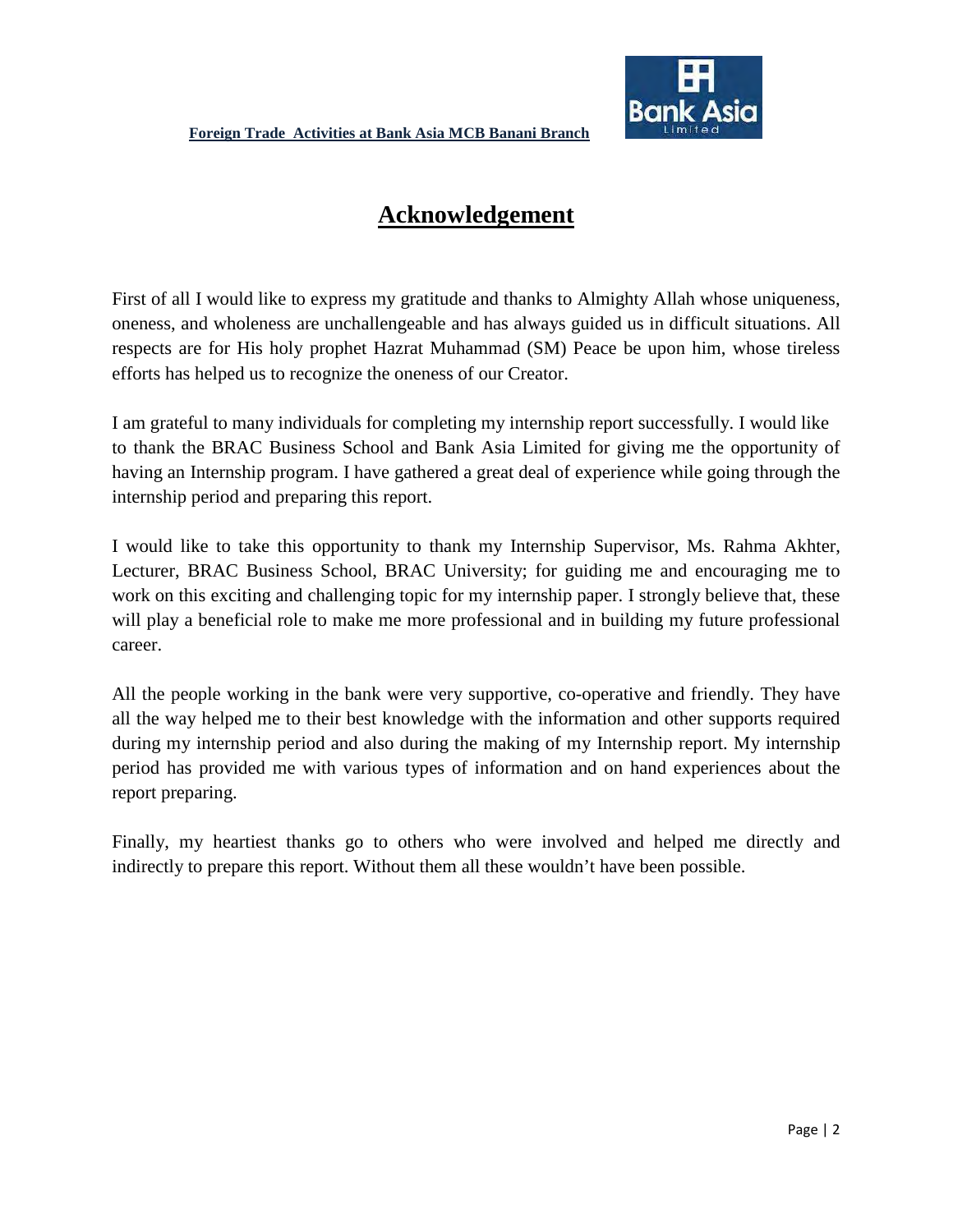

# **Executive Summary**

As a broad policy objective in respect of small industry like financing, a bank undertakes tasks like extending financial assistance to small industries in private sector, financial assistance to micro-enterprises and collaborating with other institution engaged in financing and developing such enterprises.

While preparing this report I have tried my level best to reveal the insights of the Foreign Trade Department and the performance analysis of the bank with a few recommendations and suggestions which are prescribed based on the observations and findings.

It was established in 1999 with a view to providing financial assistance including all kinds of banking facilities to accelerate the pace of development to the small industry of Bangladesh.

This particular report stands for the Foreign Trade Activities of Bank Asia Limited (MCB Banani Branch). Foreign Trade Operations is one of the most significant functions of any bank. Bank Asia's Foreign Trade department is also one of it's most important department specially for this branch. It plays a vital role in the overall economy of the country. Foreign trade mainly contains Import Section, Export Section and Foreign Remittance department. The Foreign Remittance department is again consists of Inward Remittance and Outwards Remittance. In this report, the entire procedure has been published with the full of required data that was available anywhere and everywhere. All the clauses and steps are clearly mentioned in this report. The details about Letter of credit i.e. classification of L/C, L/C opening procedure, types of L/C, L/C payments moods, required documents, documents checking and transmitting L/C. I have also tried discussing about the export procedure along with the Foreign Remittance part. This project also included the basic knowledge about the products and offerings of the other two departments of this branch that are General Banking and Credit Department.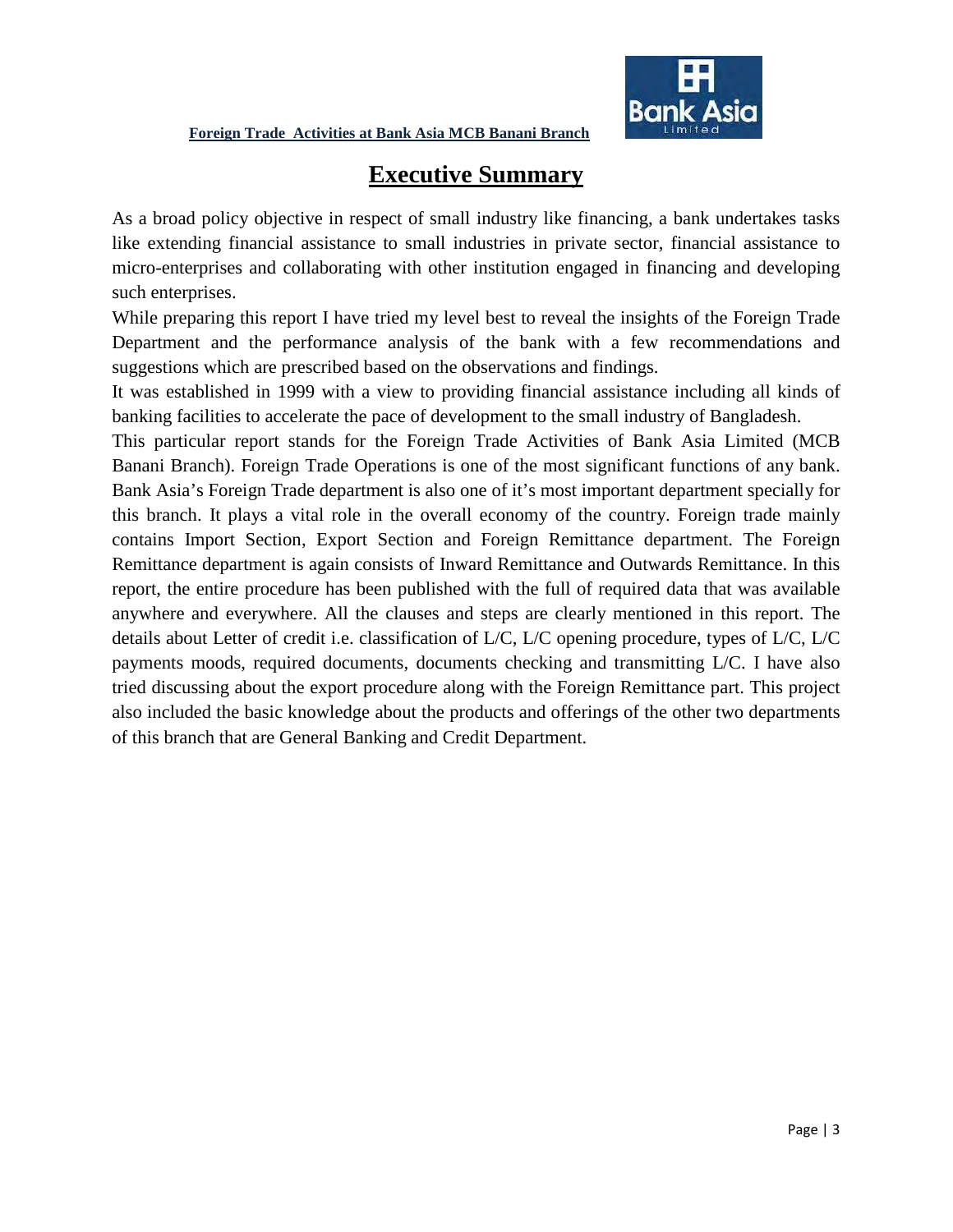

# **Table of Content**

| 6.0 Foreign Trade Activities of Bank Asia Ltd (MCB BananiBranch)18 |  |
|--------------------------------------------------------------------|--|
|                                                                    |  |
|                                                                    |  |
|                                                                    |  |
|                                                                    |  |
|                                                                    |  |
|                                                                    |  |
|                                                                    |  |
|                                                                    |  |
|                                                                    |  |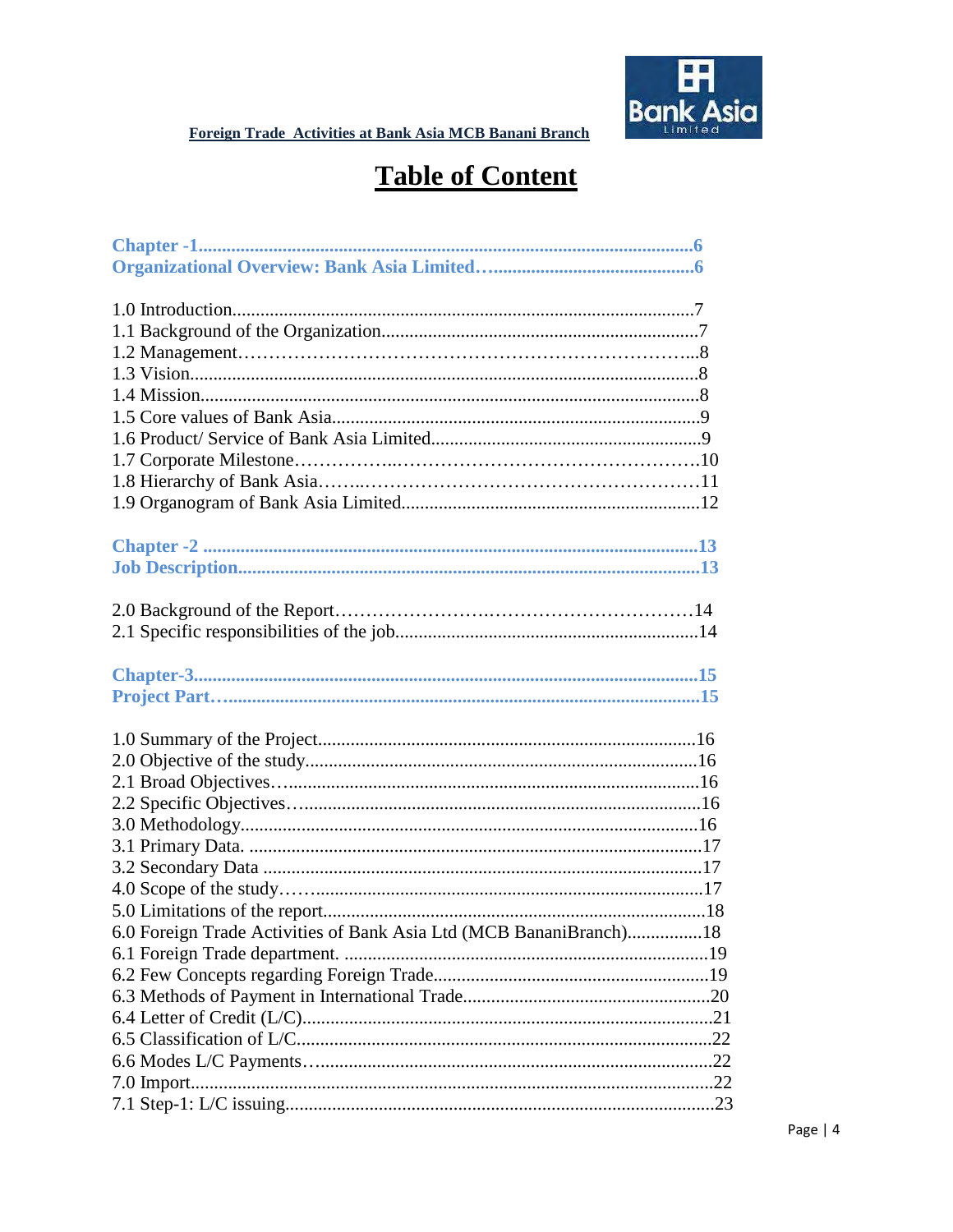

| .24 |
|-----|
|     |
| .24 |
| .25 |
| .25 |
| .26 |
| .26 |
| .27 |
| .28 |
| .28 |
|     |
| .28 |
|     |
| .29 |
|     |

| 3.0 Current Situation of export Activities of Bank Asia34 |  |
|-----------------------------------------------------------|--|
|                                                           |  |
|                                                           |  |
|                                                           |  |
|                                                           |  |
|                                                           |  |
|                                                           |  |
|                                                           |  |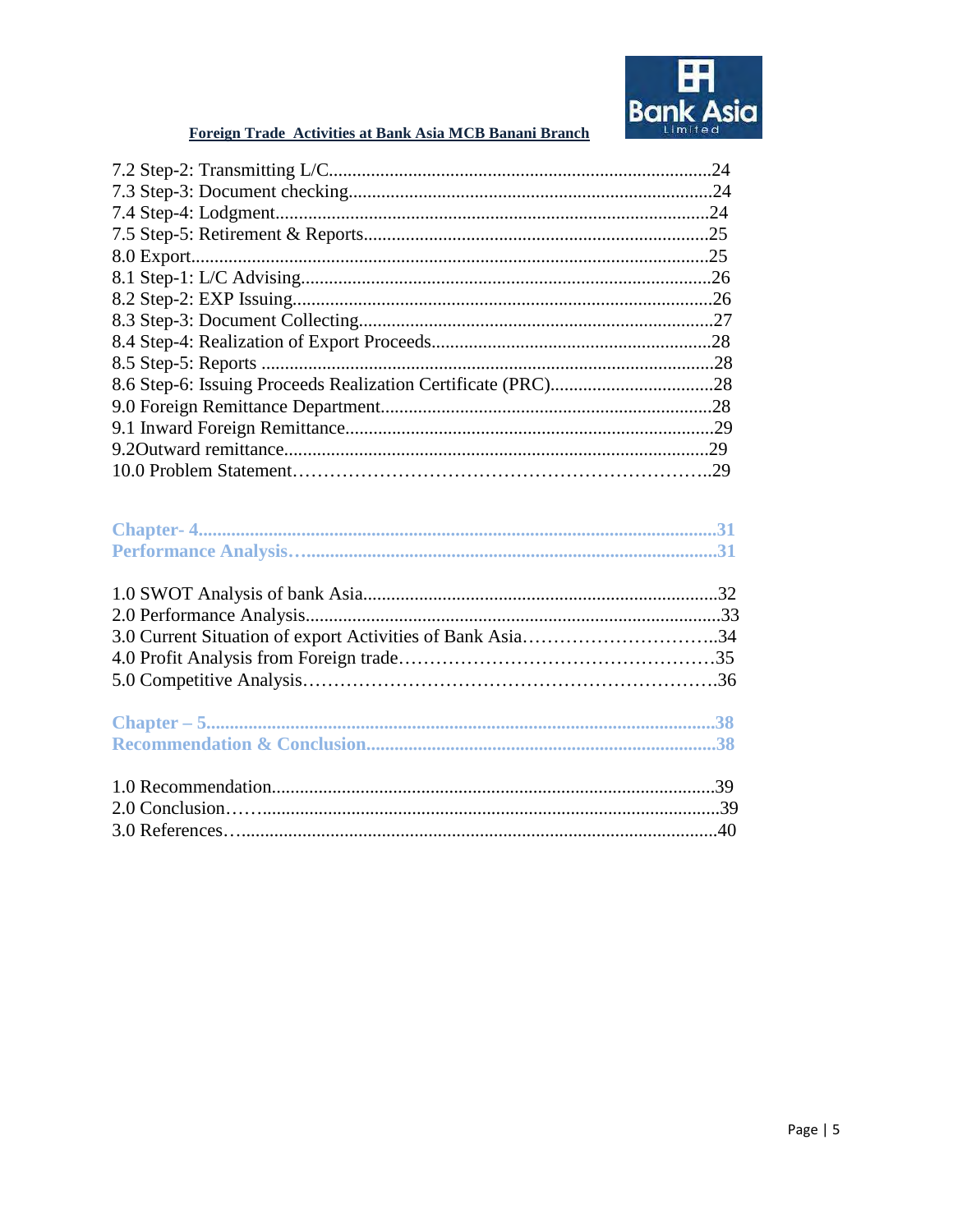# **Chapter -1 Organizational Overview: Bank Asia Limited**

**\_\_\_\_\_\_\_\_\_\_\_\_\_\_\_\_\_\_\_\_\_\_\_\_\_\_\_\_\_\_\_\_\_**

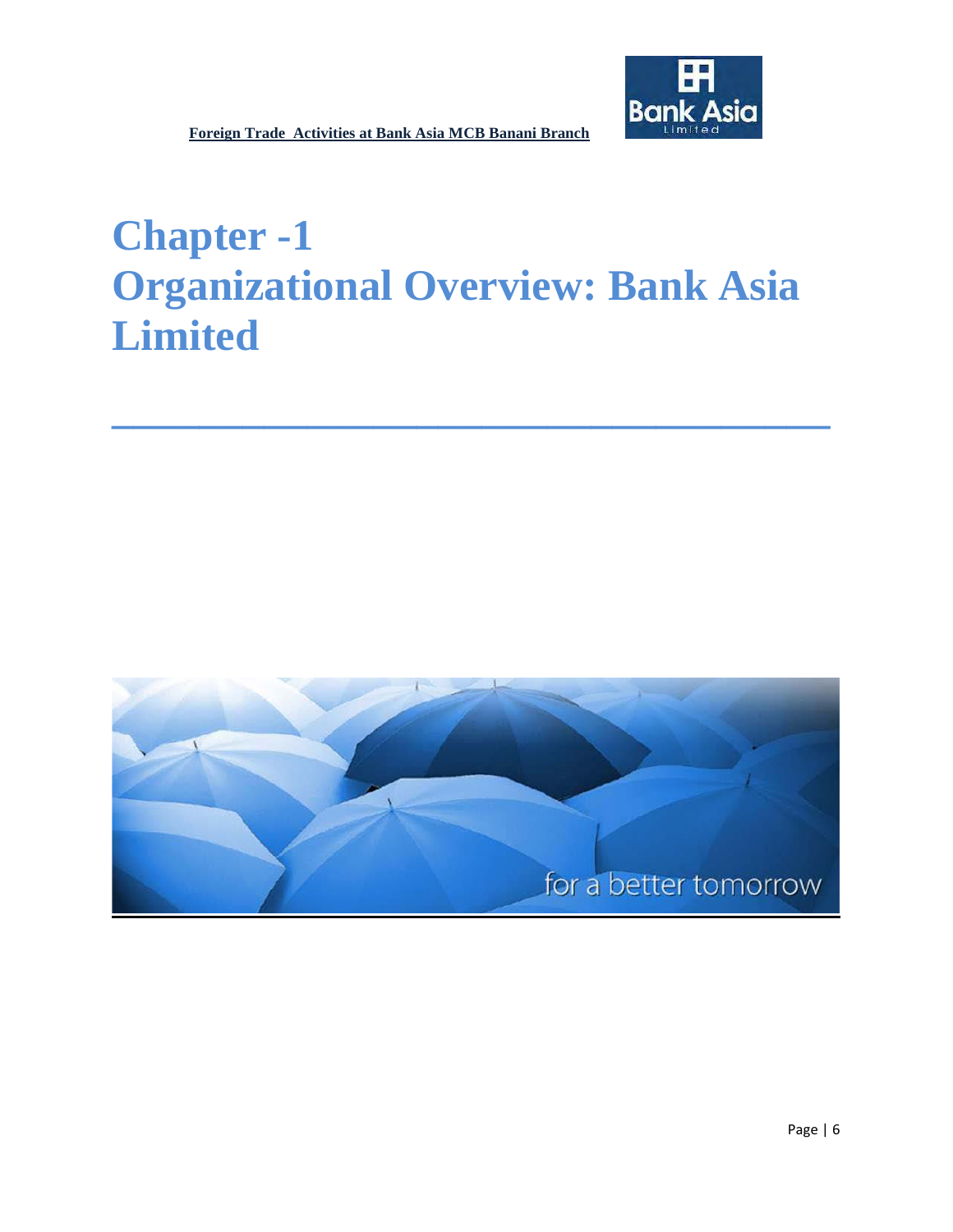![](_page_9_Picture_1.jpeg)

# **CHAPTER - 1**

### **1.0 INTRODUCTION**

The present economic policy of Bangladesh Government aims to achieve higher economic growth. The Banking sector of Bangladesh plays an important role in achieving this economic growth.Bank Asia limited is one of the most renowned banks in Bangladesh. It is a new entrant in the private banking sector of Bangladesh. From the day of operating till now Bank Asia had been performing as one of the very best banks in Bangladesh and is playing a vital role in the economic growth of the country. Bank Asia limited conducts all types of commercial banking activities. The core services or business comprises of Import/Export finance, Working capital finance and corporate finance. Foreign trade operation is one of the most important activities of the bank. It helps corporate clients build their businesses by providing financial and strategic advice and products. Foreign trade contains Import and Export section and foreign remittance department contains inward and outwards remittance.

### **1.1 Background of the organization**

Bank Asia was launched by a group of successful entrepreneurs who had a recognized standing in the society. It was incorporated as a public related company on  $28<sup>th</sup>$  September 1999, but the Bank itself started its operation on  $27<sup>th</sup>$  November 1999. It started it's new journey with equity participation from 22 promoters and a board of Directors consisting of 14 members including the Managing Director. The paid up capital of the bank is over TK. 21 Crore. The time when the economic condition of the country required higher levels of business activities and growth to boost up the economy of the country, Bank Asia entered the market at that point of time. Within a short span of time Bank Asia has established itself as one of the fastest growing local private banks. It has at present a network of 107 branches serving many of the leading corporate houses and is gradually moving towards retail banking. Its other significant delivery channel is the shared ATM Network. Bank Asia has 90 ATMs of its own and more than 4070 ATMs as a member of ETN along with eleven other banks. Since its humble beginning in 1999, it set it's milestone by acquiring the business operations of the Bank of Nova Scotia in Dhaka, first in the banking history of Bangladesh. It again repeated the performance by acquiring the Bangladesh operations of Muslim Commercial Bank Ltd. (MCB), a Pakistani bank. In 2003, the Bank again came to the limelight with over subscription of the Initial Public Offering of the shares of the Bank, which was a record (55 times) in our capital market's history and its shares commands respectable premium. Bank Asia has been actively participating in the local money market as well as foreign currency market without exposing the Bank to vulnerable positions

The asset and liability growth has been remarkable. Bank Asia has been actively participating in the local money market as well as foreign currency market without exposing the Bank to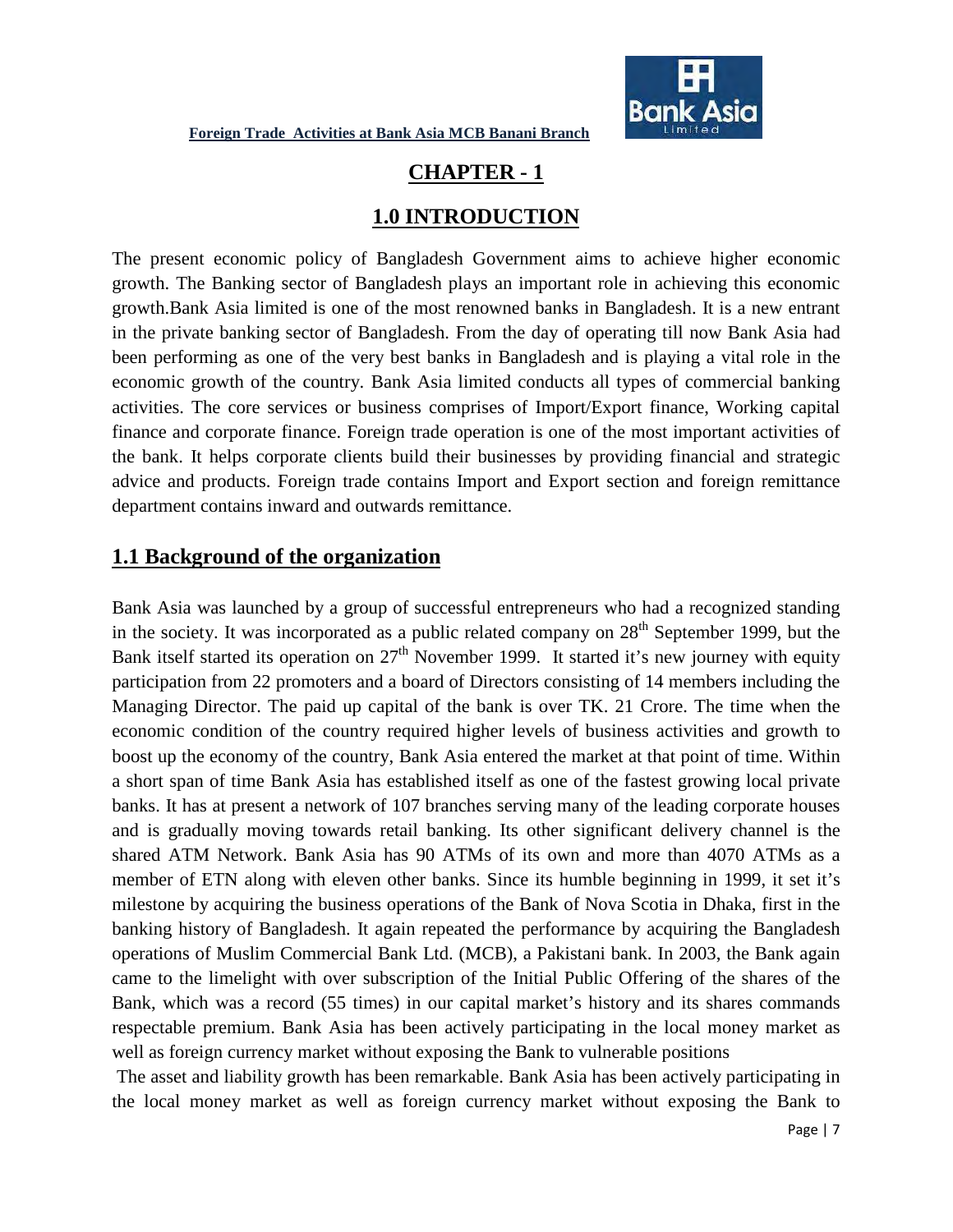![](_page_10_Picture_0.jpeg)

vulnerable positions. The Bank's investment in Treasury Bills and other securities went up noticeably opening up opportunities for enhancing income in the context of a regime of gradual interest rate decline. Bank Asia Limited started its service with a vision to serve people with modern and innovative banking products and services at affordable charge. Being parallel to the cutting edge technology, the Bank is offering online banking with added delivery channels like ATM, Tele-banking, SMS and Net Banking. And as part of the bank's commitment to provide all modern and value added banking service in keeping with the very best standard in a globalized world.

#### **1.2 Management**

Bank Asia has in its Management a combination of highly skilled and eminent bankers of the country of varied experience and expertise successfully led by Md. MehmoodHussain, a dynamic banker, as it'sPresident and Managing Director along with well educated, energetic and dedicated officers working with a missionary zeal for the growth and progress of the institution.

#### **1.3 Vision**

Bank Asia's vision is to have a poverty free Bangladesh in course of a generation in the new millennium, reflecting the national dream. They hold the vision to build a society where human dignity and human rights receive the highest consideration along with reduction of poverty.

#### **1.4 Mission**

- To assist in bringing high quality service to our customers and to participate in the growth and expansion of our national economy.
- To set high standards of integrity and bring total satisfaction to our clients, shareholders and employees.
- To become the most sought after bank in the country, rendering technology driven innovative services by our dedicated team of professional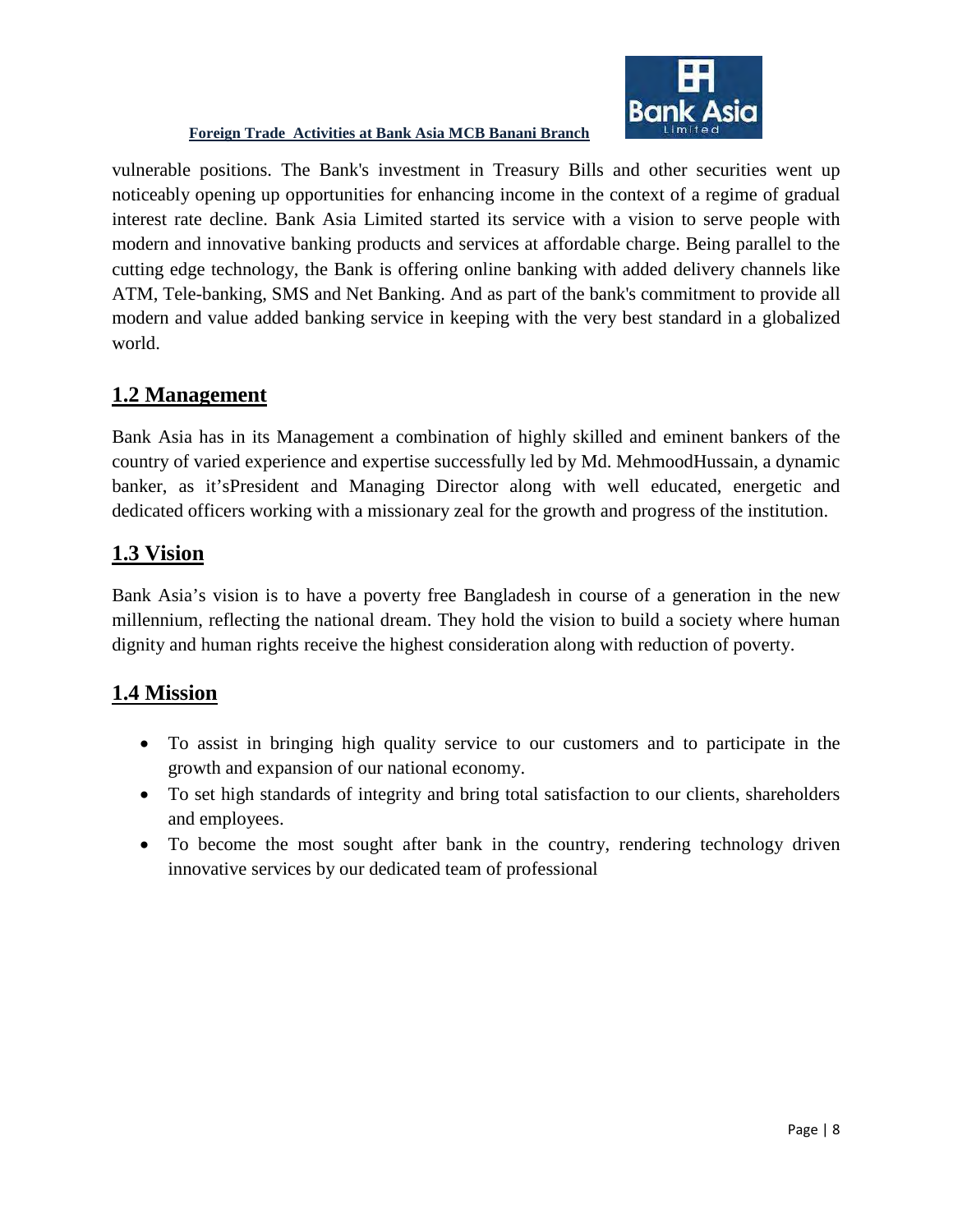![](_page_11_Picture_1.jpeg)

#### **1.5 Core Values of Bank Asia Ltd**

- Placing customer's interest and satisfaction as first priority and provide customized banking products and services.
- Value addition to the stakeholders through attaining excellence in banking operations.
- Maintain high ethical standard and transparency in dealings.
- Be a compliant institution through adhering to all regulatory requirements
- Contribute significantly for the betterment of the society.
- Ensure higher degree of motivation and dignified working environment for our human capital and respect optimal work-life balance.
- Committed to protect the environment and go green.

### **1.6 Product/ Service of Bank Asia Limited:**

- DPS+ (deposit pension Scheme plus) is a 3, 5, 7, 10 and 12 years term. Monthly installments rising from BDT 1000/- to BDT 10000/-.
- MB+ (monthly benefit plus) is 3 and 5 years scheme that lets you earn monthly benefit of BDT 1000/-(before tax) for deposit of BDT 1, 00,000/- or it's multiple.
- DB+ (double benefit plus) is a six year scheme. The deposit will be double in 6 year. Minimum initial deposit for the scheme is BDT 1, 00,000/- or it's multiple, maximum is BDT 25, 00,000/- under single name & BDT 40, 00,000/-under joint name.
- TB+ (triple benefit plus) is a 9 years 6 month scheme. The deposit will be tripled in 9years 6 months. Minimum deposit for the scheme initially BDT 10, 00,000/- or it's multiple, maximum is 25, 00,000/- under single name. & BDT 40, 00,000/- under join name.
- FDR (fixed deposit rate) 1 months and 2 months tenure below 2 core 10% per annum. 2crore& above 12% per annum. 3 months, 6 months, and 1 year any amount will get12%. And 1 year above will get 11% for any amount.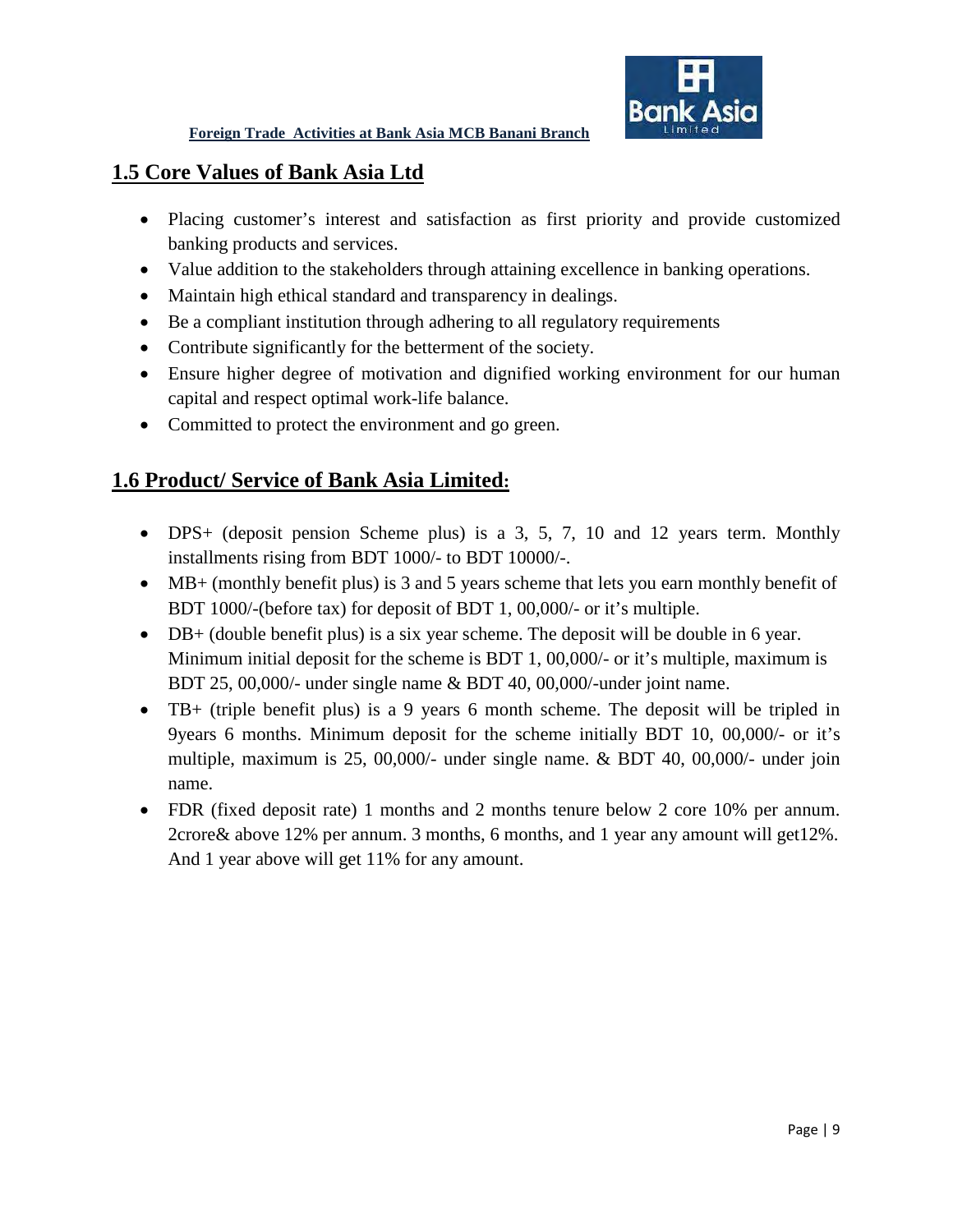![](_page_12_Picture_0.jpeg)

# **1.7 Corporate Milestones**

| 01. Certificate of Incorporation                                                                                                                  | 28/09/1999                                                                            |
|---------------------------------------------------------------------------------------------------------------------------------------------------|---------------------------------------------------------------------------------------|
| 02. Certificate of Commencement of Business                                                                                                       | 28/09/1999                                                                            |
| 03. Banking License                                                                                                                               | 06/10/1999                                                                            |
| 04. First Branch License                                                                                                                          | 31/10/1999                                                                            |
| 05. Inauguration of Bank                                                                                                                          | 27/11/1999                                                                            |
| 06. Only Bangladeshi bank to acquire operations of 02 foreign banks namely: Bank of<br>Nova Scotia, Canada and Muslim Commercial Bank of Pakistan | 2001 (Bank of Nova Scotia,<br>Canada)<br>2002 (Muslim Commercial<br>Bank of Pakistan) |
| 07. Date of IPO subscription                                                                                                                      | 23-24/09/2003                                                                         |
| 08. IPO oversubscribed by:                                                                                                                        | 56 times                                                                              |
| 09. Date of First Share Trading in Bourse                                                                                                         | 08/01/2004                                                                            |
| 10. Number of Shareholders and Shares (at the end of 2009)                                                                                        | 10,868<br>(shareholders)<br>21,448,125 shares                                         |
| 11. Date of First Subscription with CDBL                                                                                                          | 20/12/2005                                                                            |
| 12. Date of First Script-less Trading                                                                                                             | 30/01/2006                                                                            |
| 13. Commenced Operation of Off-Shore Banking                                                                                                      | 28/01/2008                                                                            |
| 14. Commenced Operation of Islami Banking                                                                                                         | 24/12/2008                                                                            |
| 15. Member, Dhaka Stock Exchange (DSE)                                                                                                            |                                                                                       |
| 16. Commenced Operation of Capital Market Division                                                                                                | 5/08/2009                                                                             |
| 17. Number of Promoters                                                                                                                           | 22                                                                                    |
| 18. Number of Directors                                                                                                                           | 14                                                                                    |
| 19. Number of Branches                                                                                                                            | 107                                                                                   |
| 20. Number of SME Service Centres                                                                                                                 | 10                                                                                    |
| 21. Number of Agricultural/SME Branch                                                                                                             | $\overline{4}$                                                                        |
| 22. Number of Brokerage Branches                                                                                                                  | $\mathfrak s$                                                                         |
| 23. Number of Islamic Banking Wing                                                                                                                | $\mathfrak s$                                                                         |
| 24. Number of ATM booths                                                                                                                          | Own - 48, Shared-240 (Q-<br>cash), Cash Link (125+)                                   |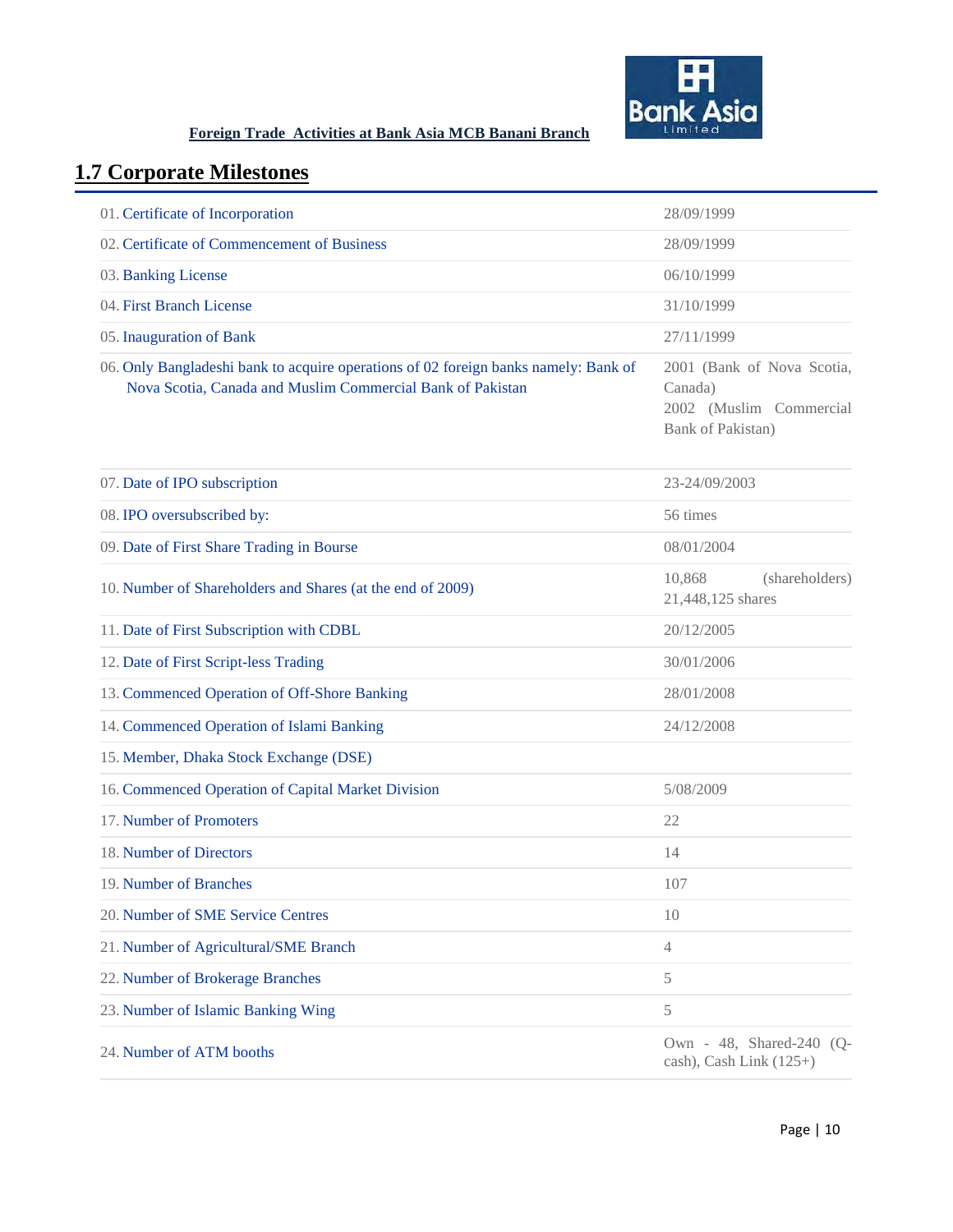![](_page_13_Picture_0.jpeg)

#### **1.8 Hierarchy of Bank Asia**

**President & Managing Director**

**Deputy Managing Director (DMD)**

**Senior Executive Vice President (SEVP)**

**Executive Vice President (EVP)**

**Senior Vice President (SVP)**

**Vice President (VP)**

**First Vice President (FVP)**

**Assistant Vice President (AVP)**

**First Assistant Vice President (FAVP)** 

**Senior Executive Officer (SEO)**

**Executive Officer (EO)**

**Senior Officer (SO)**

**Management Trainee Officer (MTO)**

**Officer**

**Junior Officer (JO)**

**Assistant Officer (AO)**

**Banking Officer (BO)**

**Trainee Officer (TO)**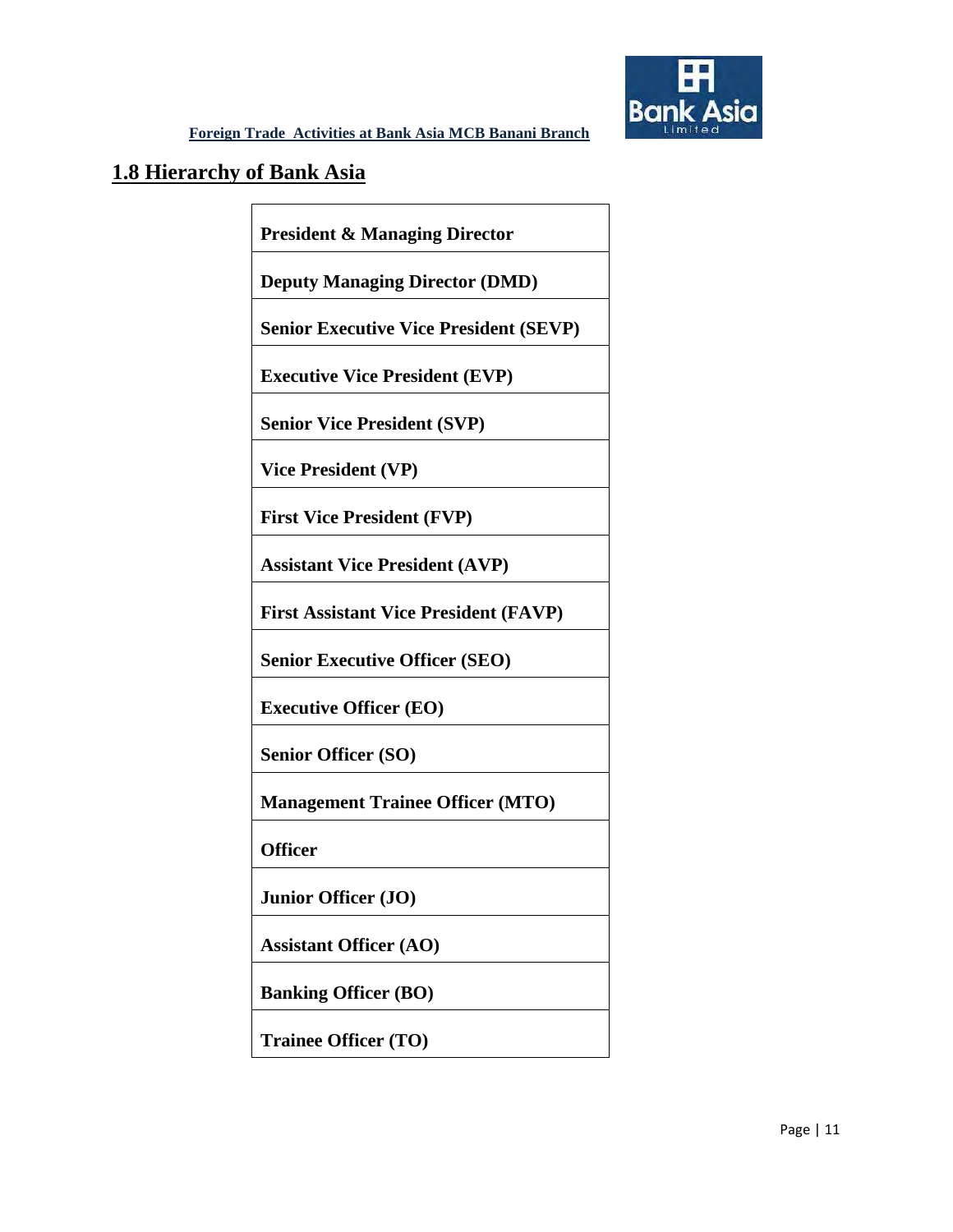![](_page_14_Picture_0.jpeg)

### **1.9 Organogram of Bank Asia Limited:**

![](_page_14_Figure_3.jpeg)

**Figure 2: Structure of a branch of Bank Asia Ltd**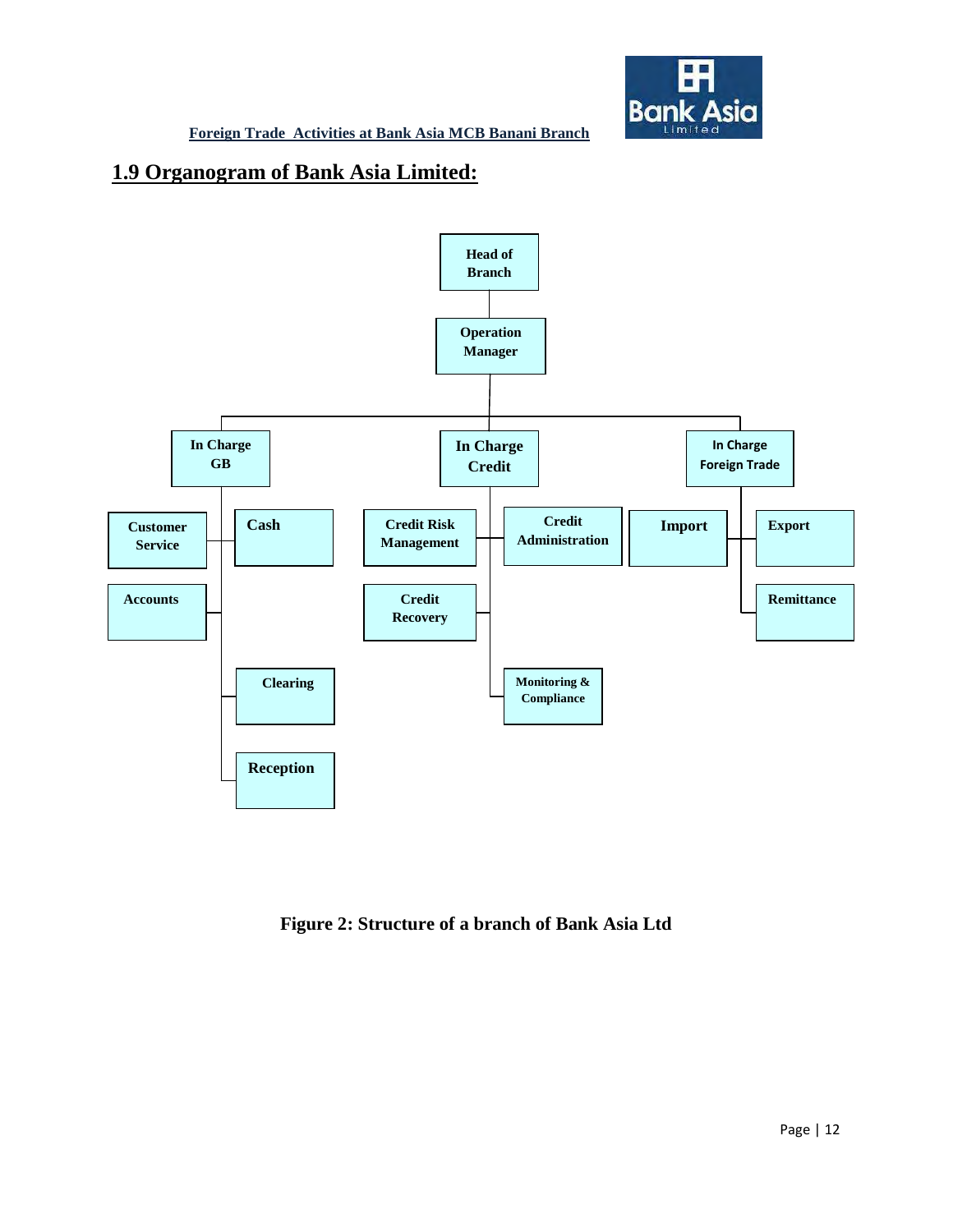# **Chapter -2 Job Description:**

![](_page_15_Picture_3.jpeg)

**\_\_\_\_\_\_\_\_\_\_\_\_\_\_\_\_\_\_\_\_\_\_\_\_\_\_\_\_\_\_\_\_\_**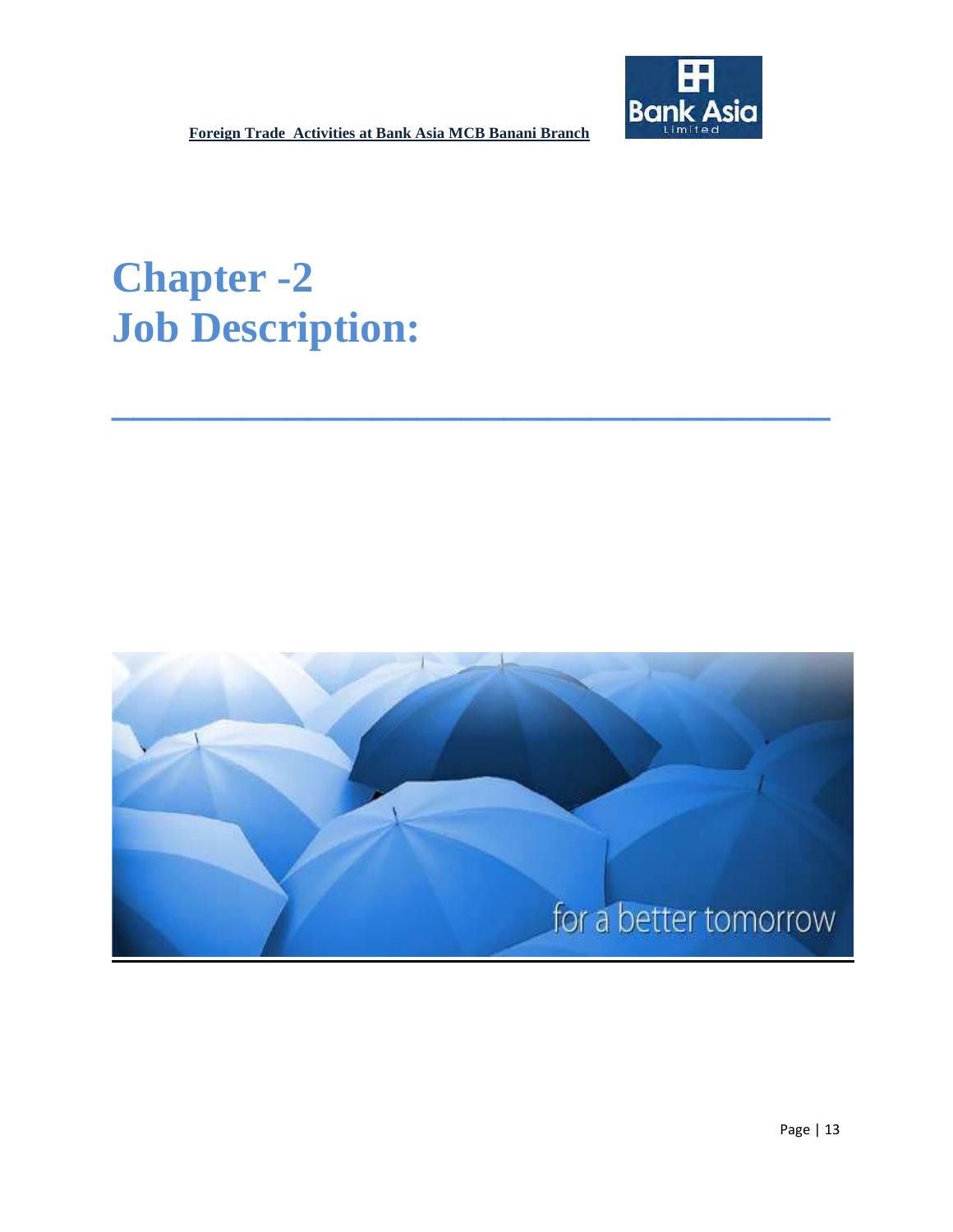![](_page_16_Picture_1.jpeg)

# **CHAPTER – 2**

#### **2.0 Background of the report**

As a part of the Bachelor of Business Administration (BBA) course requirement at BRAC University, it is a 12 weeks long internship program to introduce the students with the real life business administration. I took the internship with Bank Asia Limited which stands a prominent name in the banking industry. I am proud to work as an intern with Bank Asia Limited and I believe that this experience will surely help me in my future career. As an intern I have worked there under the Foreign Trade department of the MCB Banani Branch. Throughout my working experience under the foreign trade department I have realized that how much important banking is and the importance of customer satisfactions by providing the best services. This advance working report has been prepared as a part of the Internship Program. Being an intern the main challenge was to translate the theoretical concepts into real life experience. The internship program and the study have following purposes:

- To experience the real business world.
- To compare the real scenario with the lessons learned at BRAC University.
- To fulfill the requirement of BBA Program.
- $\bullet$  To get and organize detail knowledge on the job responsibility.

#### **2.1 Specific Responsibilities of the Job:**

During my internship period at Bank Asia, I have worked mainly in the export and import section of Foreign trade. In the export section I had to issue EXP forms. Once all the documents are received from the exporters, I had to sort them out and make the forwarding documents for the EXP documents. I had to update all the information in Microsoft Excel too. In the Import section, I had to fill up IMP forms, updated LC opening register, make the forwarding letter, post Duplicate and Triplicate in Bangladesh Bank website. I also had to give the LC opening postings and Acceptance posting in Bank Asia's online software named Stellar.I had to do endorsement often. There were some document and papers of the banks those were having the transaction with our bank. There used to be some pages where there were some stamps placed. And behind the every stamped page I used to seal a stamped logo of Bank Asia. I also had to write the foreign bank's name on that seal and the authorized executive would sign that page after that.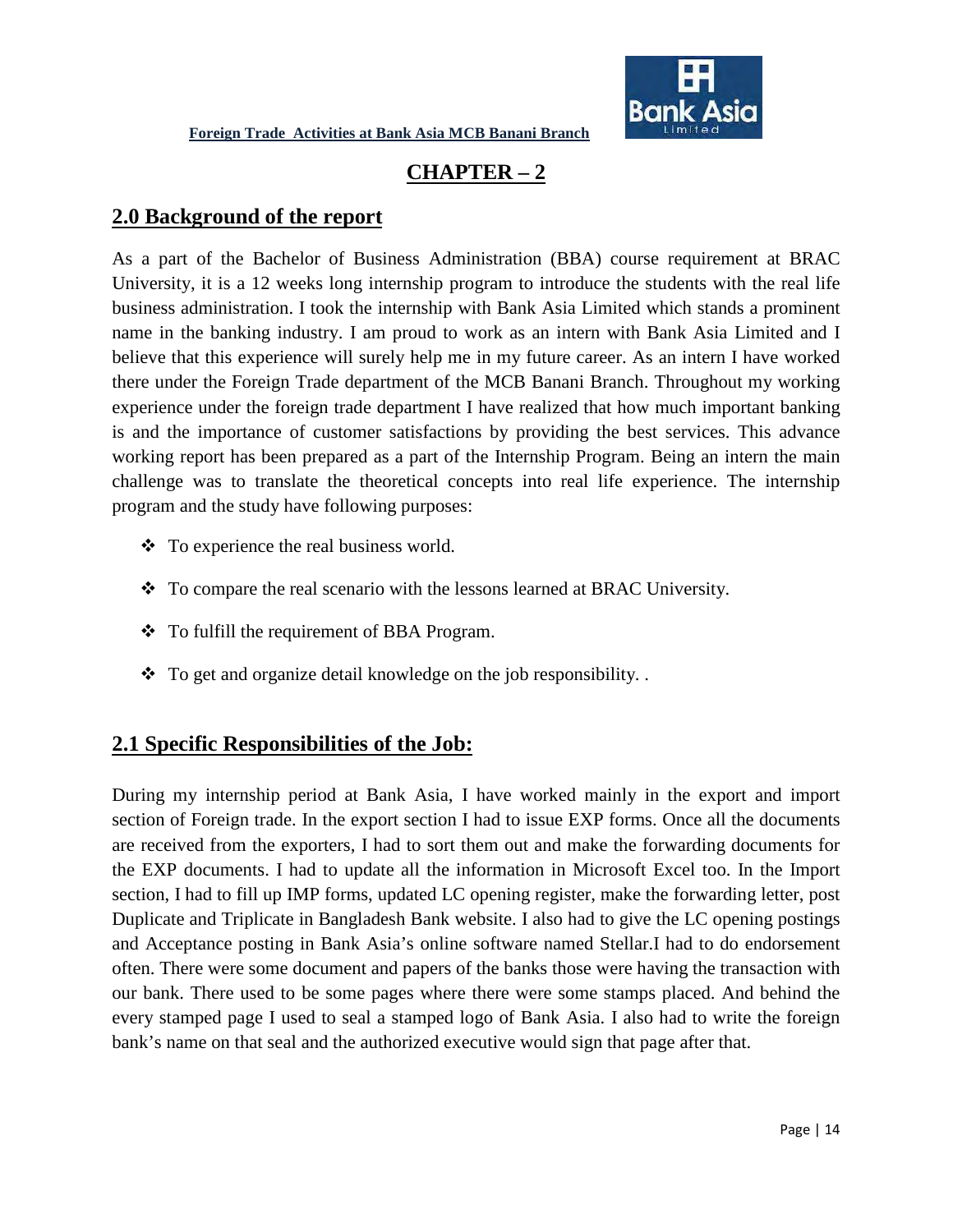![](_page_17_Picture_1.jpeg)

# **Chapter-3 Project Part**

![](_page_17_Picture_3.jpeg)

**\_\_\_\_\_\_\_\_\_\_\_\_\_\_\_\_\_\_\_\_\_\_\_\_\_\_\_\_\_\_\_\_**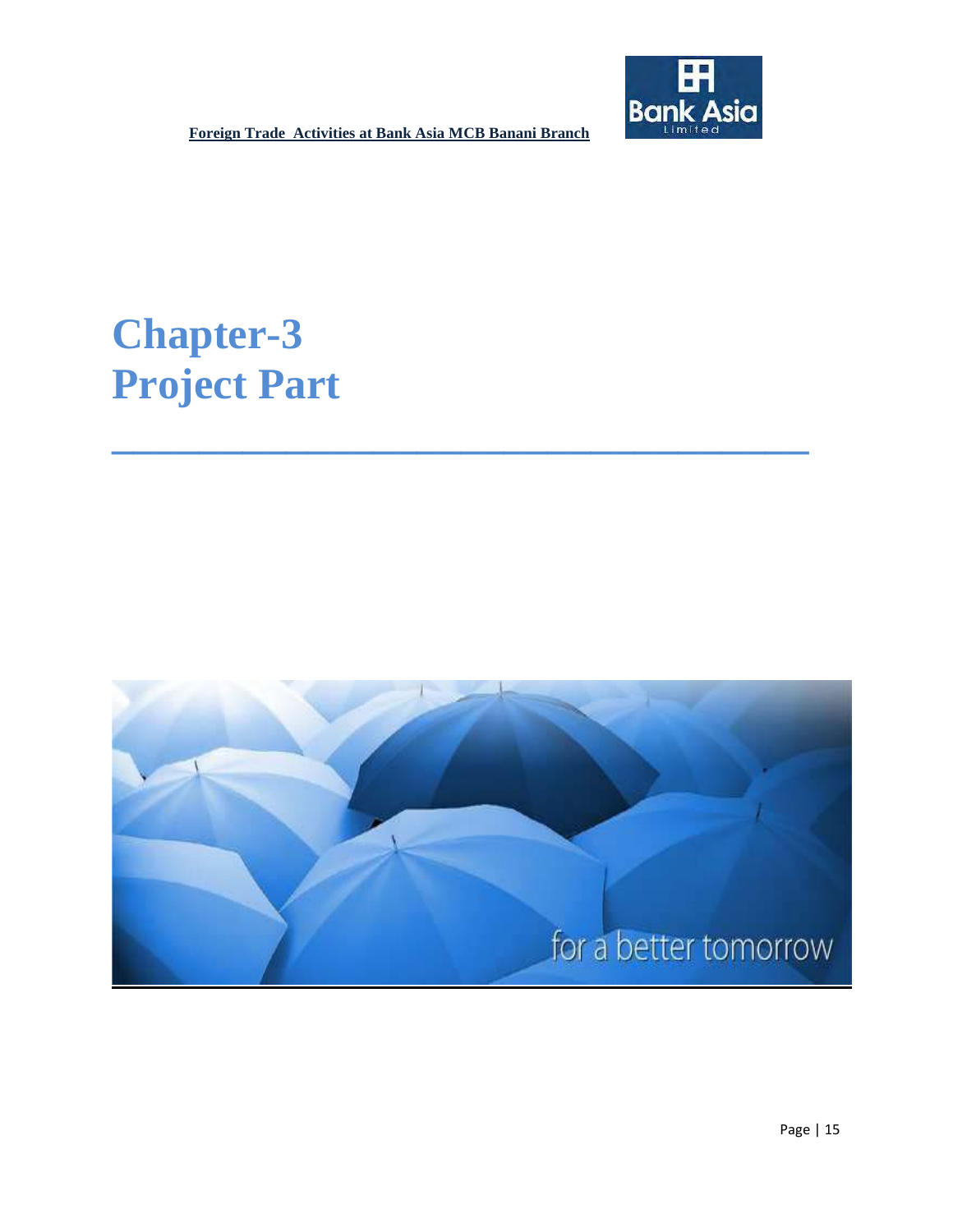![](_page_18_Picture_1.jpeg)

## **Chapter -3**

#### **1.0 Summary of the project:**

Export and import activities play a vital role in the national economy of our country. I have also attached some diagram to analyze the bank's performance. At the same time I have done a competitive analysis and brought in light the leading banks and what makes them the market leaders.

### **2.0Objectives of the study**

#### **2.1 Broad Objective**:

• To examine and analyze overall foreign trade activities.

#### **2.2 Specific Objective**:

- To learn about the Foreign Trade Activities (Export & Import)
- To know about how to issuing EXP, L/C, Advising L/C etc.
- To be acquainted with the Export and Import required documents
- The consequence process of transmitting  $L/C$ ,  $L/C$  amendment  $&$  lodgment system
- To know how to handle Stellar Software by reporting duplicate EXP transaction for Bangladesh Bank

#### **3.0Methodology**

This report has been prepared on the basis of experience gathered during the period of internship and my own learning understanding. The entire process has been made by collecting primary data which played a vital role and easy to write down the report and secondary data was needed for supportive structured build up to the report.

#### **3.1 Primary Data:**

- Direct conversation with the bank officers
- Daily activities conducted by me at the bank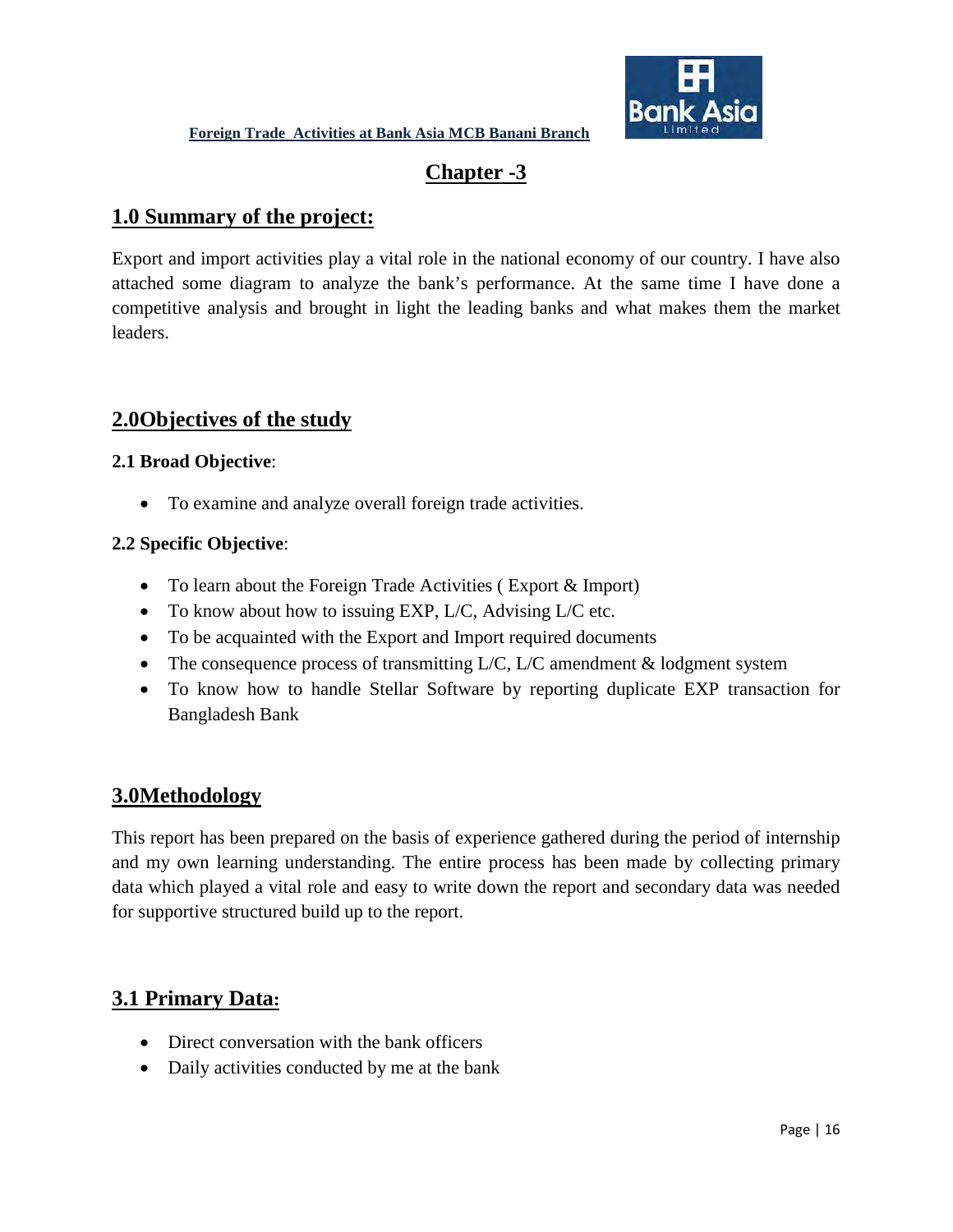![](_page_19_Picture_1.jpeg)

#### **3.2 Secondary Data:**

- Annual report of Bank Asia
- Web browsing
- Journals and Books

#### **4.0SCOPE OF THE STUDY**

A banking institution plays a vital role in the economic development of a country and forms the core of the money market in an advanced country. In recent times, the banking sector over the world has been undergoing through a lot of changes due to deregulation, technological innovation, globalization etc. The banking sector of Bangladesh is lagging far behind in adopting changes. But nevertheless it has adapted too many changes recently, as instructed by the Central Bank of Bangladesh.

*Scope of the study can be described in terms of two grounds:* 

#### **4.1 Organizational scope:**

I worked in the Foreign Trade Department of Bank Asia Limited, MCB Banani Branch. For time constraint, huge workload and lack of manpower in the Foreign Trade Department, I did not get the opportunity to work in any other department. So, I provided high emphasis to learn the work of Foreign Trade Department and also put effort in knowing the basics of other departments as much as possible within this short period of time. The whole internship period was a great experience to know and work in the foreign exchange department. It's also a great achievement for me to learn and implement practically the entire procedure of export and import trade and also to be trained about the L/C opening, required document checking, payment moods register entry and also got to know regarding Bangladesh Bank reporting

**4.2 Periodical scope:** The program has been started from 24<sup>th</sup> April, 2016 and continued up to  $24^{\text{th}}$  July, 2016.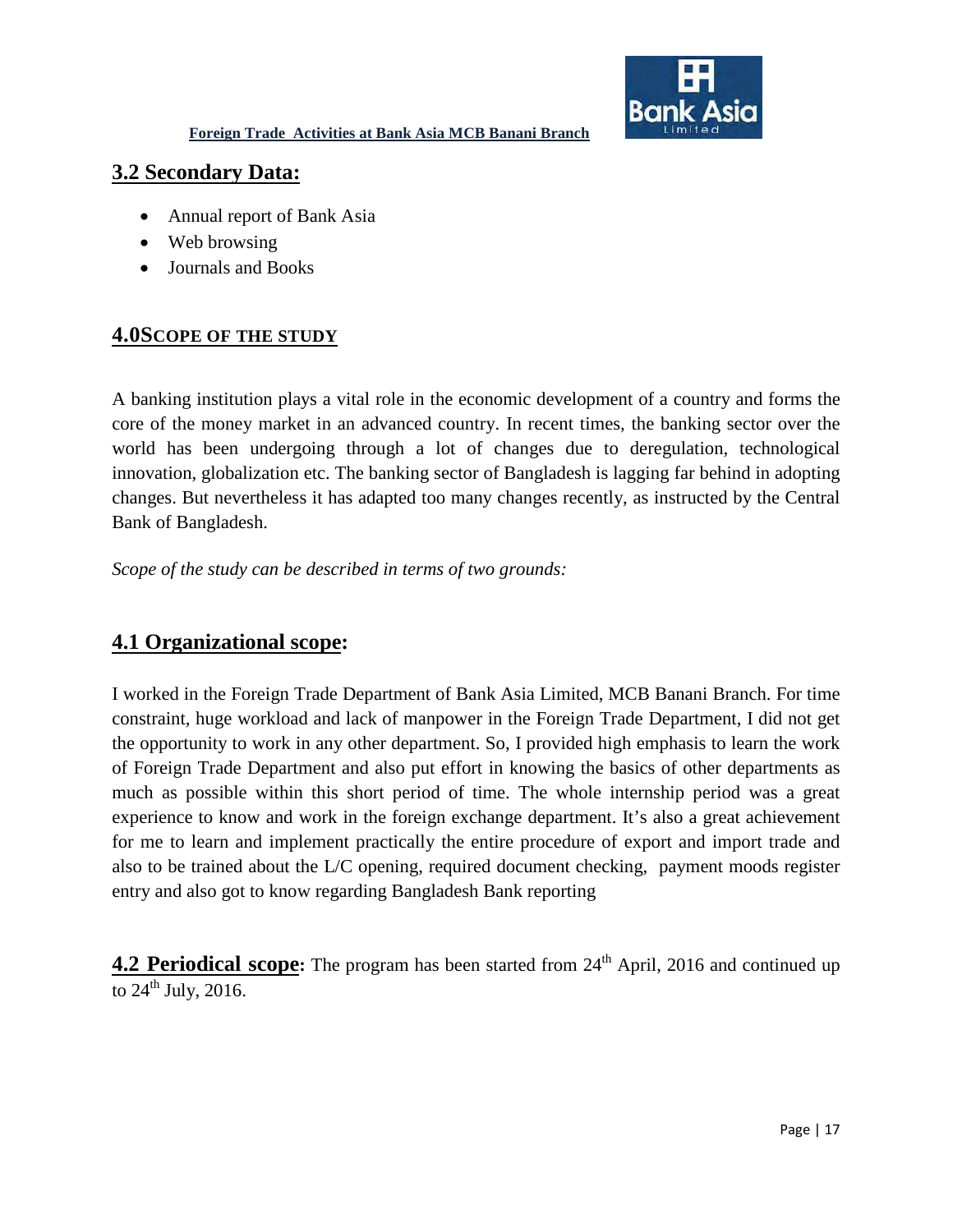![](_page_20_Picture_1.jpeg)

#### **5.0 Limitations of the report:**

1. Sometimes the concerned personnel may not provide enough time due to rush in banking hours.

2. As a matter of fact, three months is too short after that I had tried to give best effort to my learning purpose.

3. The Stellar software is not so much advanced and for this it takes more time tofinish the work.

4. The organization maintains strict confidentiality about their financial and other information. They are afraid of any type of information leakage to their competitors. So there was always difficulty to have appropriate information from them.

### **6.0 Foreign Trade Activities in Bank Asia Limited (MCB BananiBranch)**

Banking is a service-oriented industry. Services of varied nature are being rendered to the customers and the general public. From the beginning to till now Bank Asia has strongly been committed to provide a better quality service to the customer and at a time the authority is providing an excellent facility to the employees. The services corporate banking offers are vast and wide. The bank contains three departments at a time – General banking, Credit  $\&$  Marketing department and Foreign exchange. Foreign exchange is one of the most important activities of the bank.

#### *Foreign Exchange:*

Foreign exchange means the exchange of currency in terms of goods from one country to another country. This is the most well-known and well-organized uniform in world business. Foreign exchange division includes the following departments:

- 1. Foreign Trade department and
- 2. Foreign Remittance department.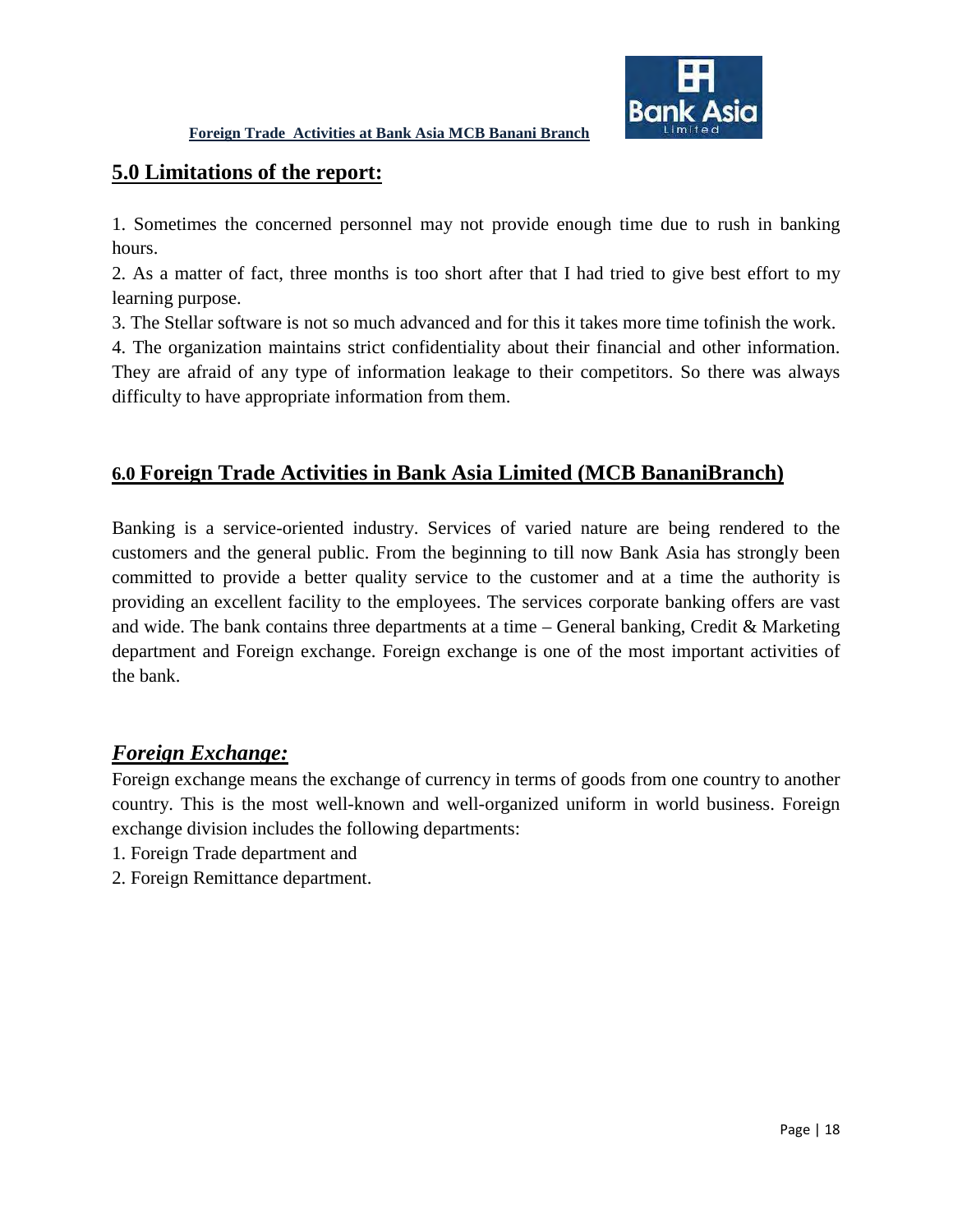![](_page_21_Picture_0.jpeg)

#### **6.1 Foreign Trade department:**

Foreign trade means the exchange of foreign currency for the trade purpose between two countries. In other words, foreign exchange deals foreign financial transactions related to trade or business. Foreign trade department has two sections.

![](_page_21_Figure_4.jpeg)

Before discussing in details about the import and export section, some concepts related to foreign trade should be made clear.

### **6.2 Few Concepts regarding Foreign Trade:**

Important concepts of foreign trade as per UCPDC (Uniform Customs and Practice for Documentary Credit) 600 are as follows:

**Applicant/Opener/Importer/Buyer:** All of these names are using for the same purpose. Applicant means the party on whose request the credit is issued.

**Opening Bank/Issuing Bank:** A bank is issue credit on behalf of applicant to the opposite party. **Exporter/Seller/Beneficiary:** Beneficiary means the party in whose favor a credit is issued.

**Advising bank:** Advising bank means the bank that advises the credit at the request of the issuing bank.

**Nominated bank:** The bank with which credit is available is termed as Nominated Bank of that credit. If no bank is mentioned in the credit as nominated bank, all banks are nominated bank.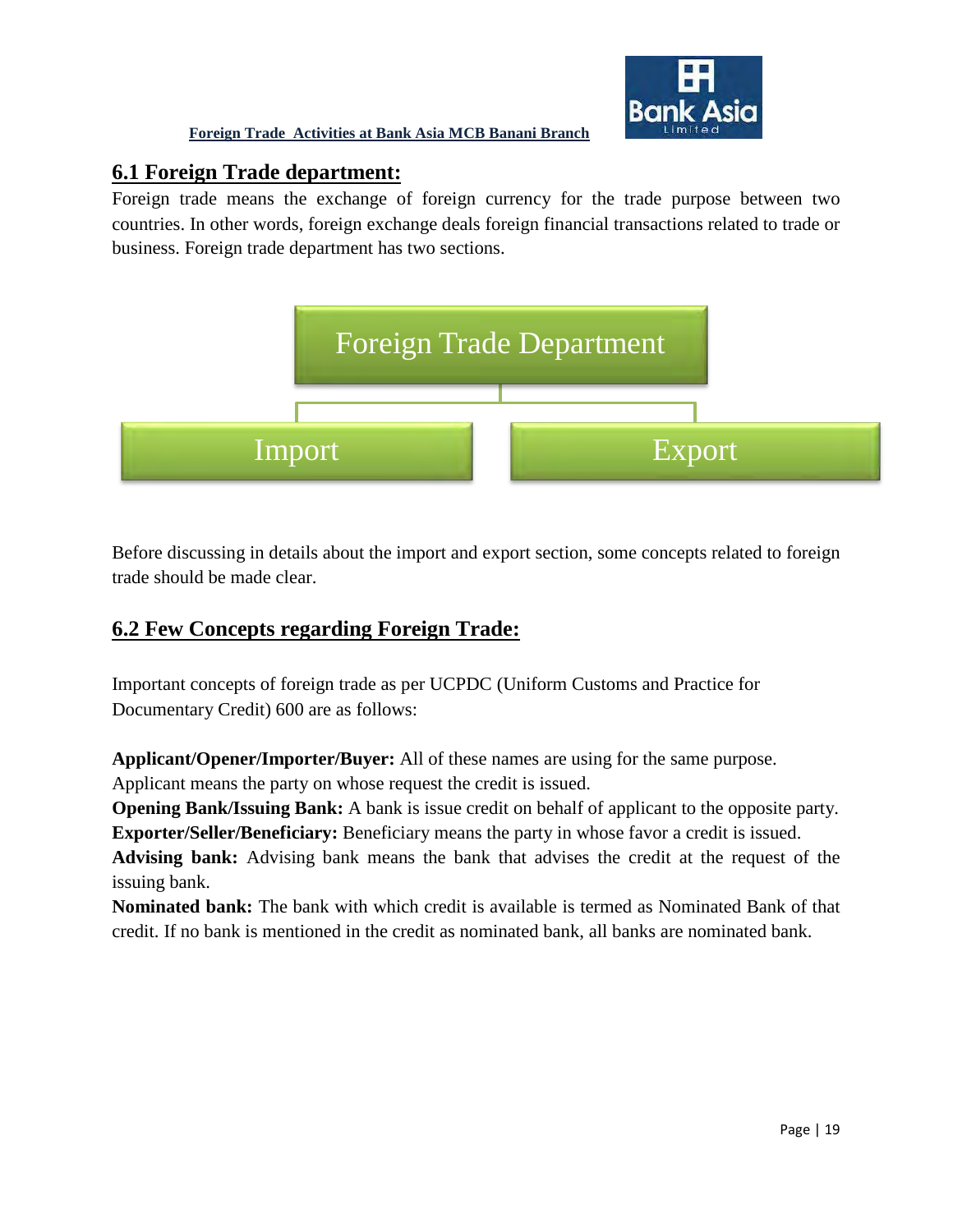![](_page_22_Picture_0.jpeg)

#### **6.3 Methods of Payment in International Trade:**

To succeed in today's global marketplace and win sales against foreign competitors, it is important that exporters offer their customers attractive sales terms supported by the appropriate payment methods. Because getting paid in full and on time is the ultimate goal for each export sale, and appropriate payment method must be chosen carefully to minimize the payment risk while also accommodating the needs of the buyer. There are four primary methods of payment for international transactions.

**1. Advance Payment**: In term of advance payment, the importer makes the payment advance before the shipment date. That means payment is received before the ownership of the goods is transferred. Payment in advance is the least attractive option for the importer or buyer because it creates unfavorable cash flow. Foreign buyers are also concerned that the goods may not be sent if payment is made in advanced.

**2. Consignment Payment**: Payment is sent to the exporter only the goods have been sold by the foreign distribution to the end customer. That means exporter make shipment to his authorized agent in importing country, agent sell the goods and make profit to the

exporter. This is very risky for the exporter because exporter is not guaranteed payment.

This method is most practice in developed country.

**3. Documentary Collections**: Documentary Collection is an important bank payment method under, which the sale transaction is settled by the bank through an exchange of documents. In this process seller and buyer make an agreement regarding shipping documents such as original bill of lading, bill of exchange, packing list, certificate of origin, etc. However, It involve using a draft that requires the importer to pay the face amount either at sight (document against payment) or on a specified date (document against acceptance). Documentary Collections are issued to the Uniforms Rules for Collection (URC). Documentary Collections make easy import-export operations within low cost. But it does not provide same level of protection as the letter of credit as it does not involve any kind of bank guarantee like letter of credit.

**4. Letter of Credit (L/C):** A letter of credit is the most well-known method of payment in international trade. Under an import letter of credit, importer's bank, importer's bank guarantees to the supplier that the bank will pay mentioned amount in the agreement, once supplier or exporter meet the terms and conditions of the letter of credit. In this method of payment, L/C plays an intermediary role to help complete the trade transaction. The bank deals only in documents and does not inspect the goods themselves. Letters of Credit are issued subject to the Uniforms Customs & Practice for Documentary Credits (UCP). This set of rules is produced by the International Chamber of Commerce and Industries (ICC).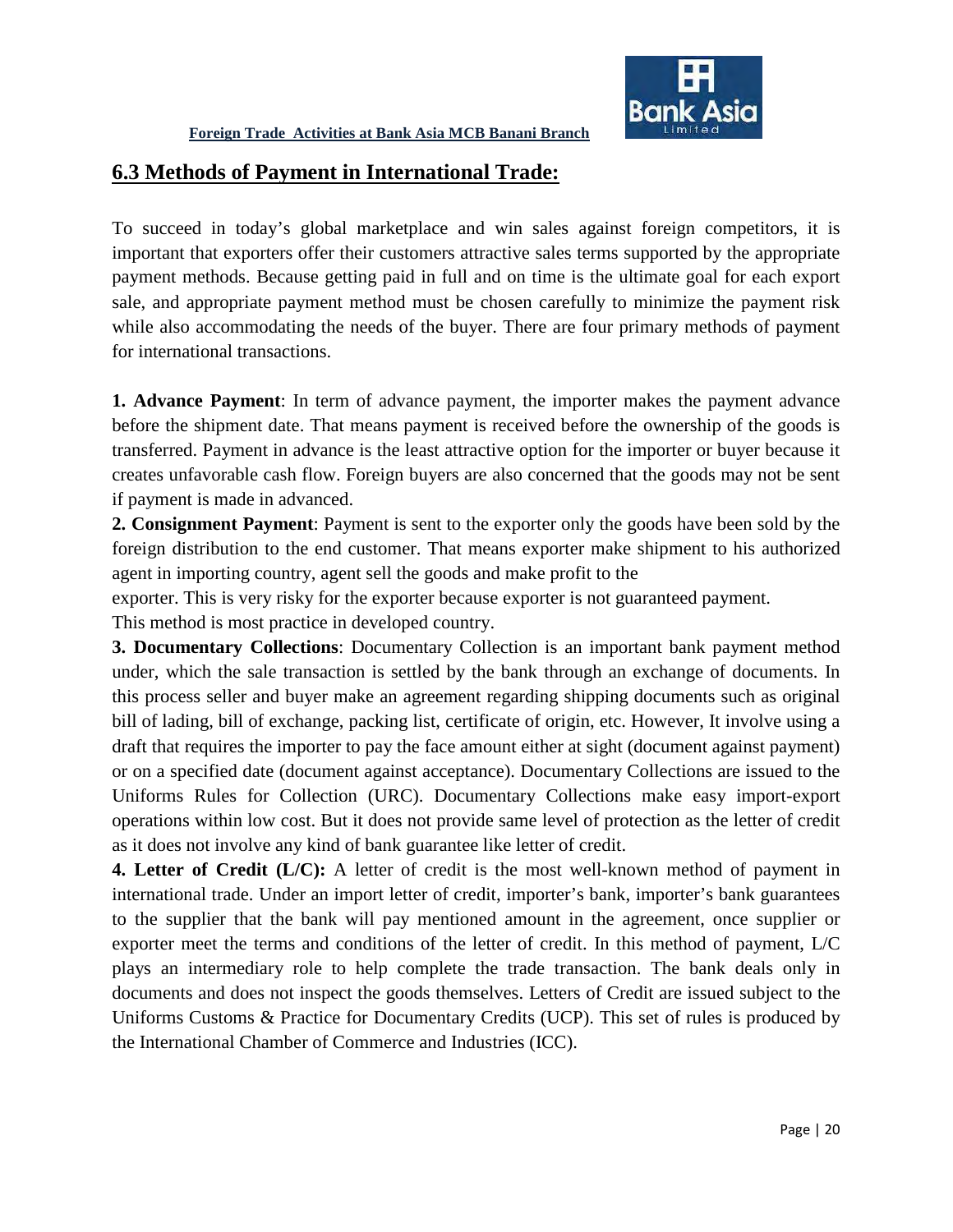![](_page_23_Picture_1.jpeg)

### **6.4Letter of Credit (L/C)**

Letter of Credit serves as a bridge between buyers and sellers around the world in the exchange of goods and commodities. Letter of credit is an instrument issued by the bank on behalf of the importer in favor of the foreign supplier or his banker. The L/C is established by the overseasbuyer through a bank in his country in favor of the seller and is usually advised to the exporter by an authorized dealer in Bangladesh. In banking parlance, the importer is known as the applicant or opener. The bank opening the credit is the L/C opening bank or issuing bank. The bank advising the credit is known advising bank and the exporter is the beneficiary.

#### **Procedure to open a Letter of Credit (From import and export perspective):**

1. The Applicant and the Beneficiary negotiate terms and condition of the L/C as per the agreement they have made.

2. The Applicant applies to the Issuing Bank to issue the L/C on an application form.

3. The Issuing Bank require the following documents from the applicant:

a) Formal contract between the importers and exporter.

b) Pro-forma Invoice (an invoice through which the exporter informs the importer about

the kind and qualities of goods to be sent, their value, time of shipment and important specifications).

c) Buyer's purchase order.

After inspecting all these documents the bank issues the L/C and forwards it to the Advising Bank.

4. The Advising Bank checks the apparent authenticity of the L/C and advises the L/C to the Beneficiary.

5. The Beneficiary checks if the L/C complies with the formal contract and if all terms and conditions specified in the L/C can be satisfied and ships the goods to the importer.

6. The Beneficiary assembles the documents specified in the L/C, checks the documents for discrepancies with the L/C, draws the draft and presents the draft and the documents tothe Advising Bank.

7. The Advising Bank inspects the draft and the documents against terms and conditions of the L/C and forwards them to the Issuing Bank.

8. The Issuing Bank checks if the documents comply with the L/C and makes a payment immediately (if the L/C is available by sight) or on a certain date (if L/C is available by deferred payment).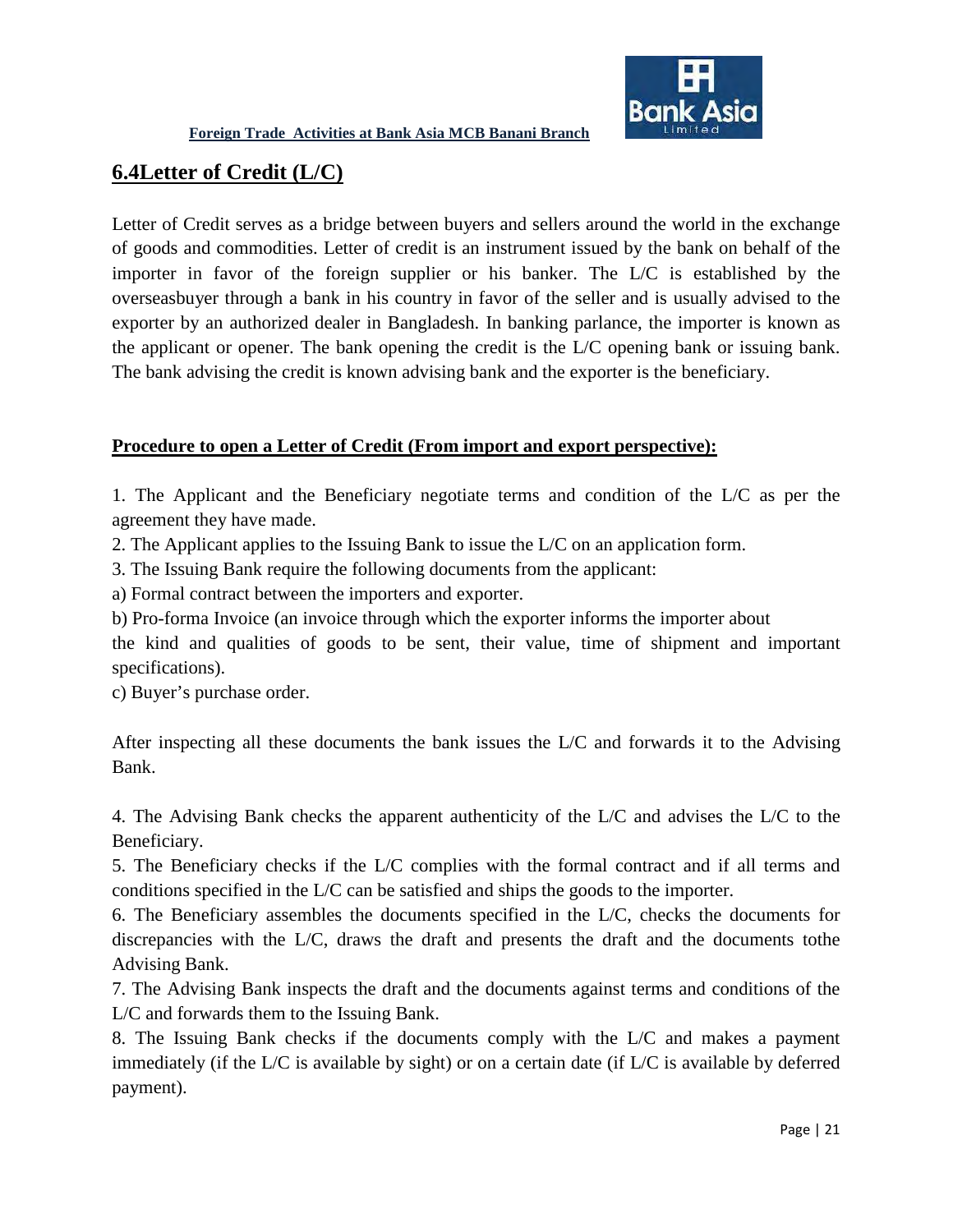![](_page_24_Picture_1.jpeg)

#### **6.5 Classification of L/C:**

There are three types of L/C offered by the Bank Asia MCB Banani branch. These are:

**1. Sight L/C:** Payment must be made within five working days after the document has been received from the exporter.

**2. Deferred L/C:** Payment must be made on or after the due date i.e. Shipment date or Bill of lading date. It is usually open for 60 days, 90 days and 120 days this is totally depends on the party demand.

**3. Back to Back L/C:** Usually this type of L/C is opened by the exporter. If exporter needs to import goods or equipment to manufacture the ordered goods, then he may import those goods or equipment by opening a L/C against mother L/C. the value of the back to back L/C can be 80% of the mother L/C.

**Local L/C:**Local L/C is issue for two general local parties. Because sometimes both the parties could not trust each other to get back the payment for that reason they have seeking out these reliable sources for make sure their payment.

#### **6.6Modes of L/C payments:**

There are two modes of payments of export bills under L/C:

**1. Sight payment:** When the importer will get back the imported commodities perfectly then the payment is being cleared instantly.

**2. Deferred Payment:** Which payment will be clear after a certain period of time that is fixed by the negotiation between the importer and exporter the payment tenure can be 60 days, 90 days, and 120 days. Which tenure will be select that is depends on negotiations.

#### **7.0 Import**

When a country order to purchase the goods and services from the other country, in order to the scarcity then it is called import. According to import and export control act, 1950 the office of chief controller of import and export provides the import registration certificate (IRC) to the importer. After obtaining this, person has to secure a letter of credit authorization (LCA). And then a person becomes a qualified importer. He is the person who requests or instructs the opening bank to open an L/C. He is also called applicant of the credit.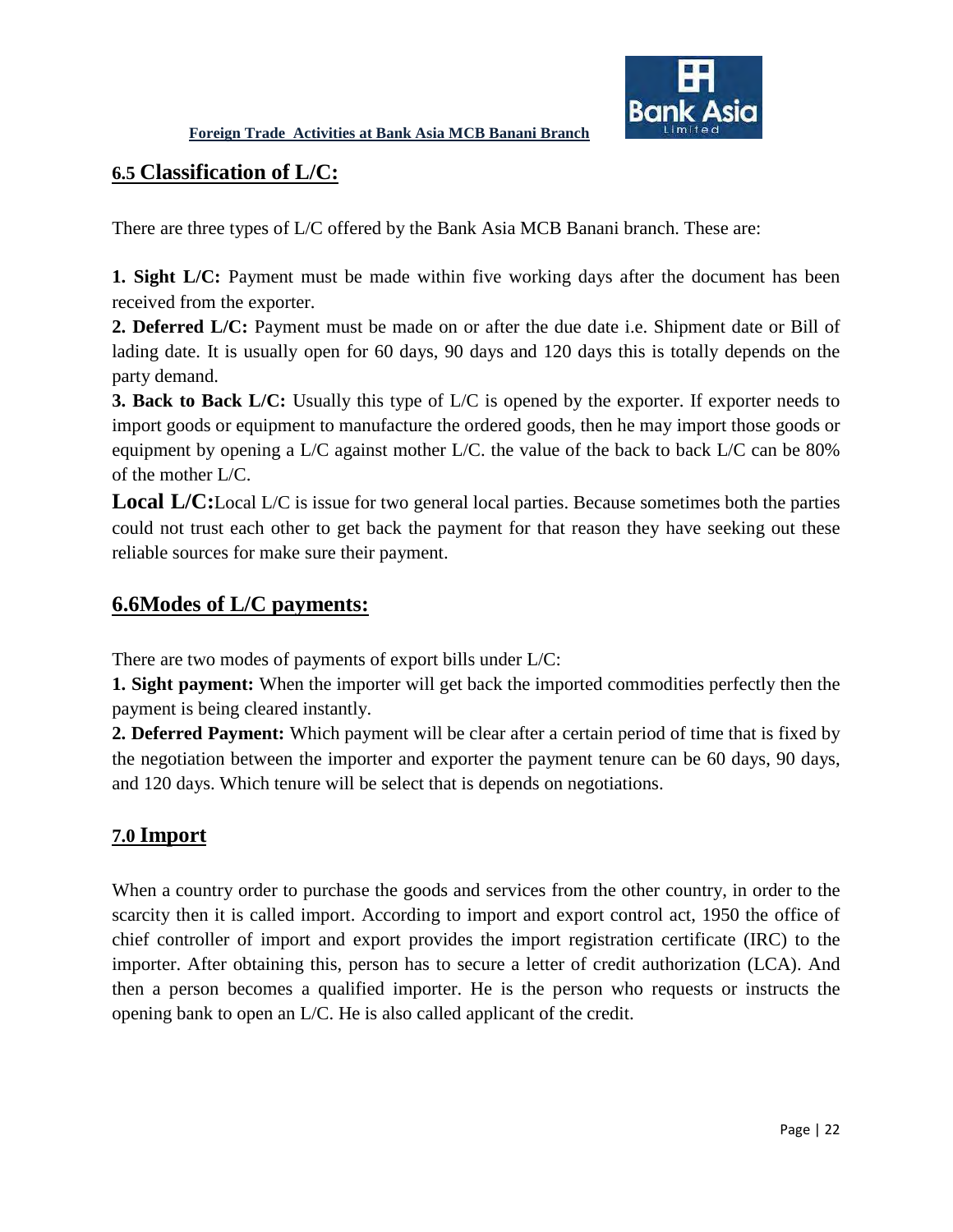![](_page_25_Figure_0.jpeg)

#### **Fig: Steps involved in the import procedure of Bank Asia**

The detailed description of the import procedure is as follows:

#### **7.1 Step-1: L/C issuing:**

Letter of Credit shortly known as the L/C is a reliable source for both the importers and exporters to sort out their payments in due time.

The entire procedure starts when an importer in U.K for instance and another exporter in Dhaka enters into the contract of sale. This contract includes all important issue like the quantity of goods, when the shipment is going to be made, what will be the mode of shipment, the amount of money to be paid etc.

For opening a L/C the following documents are required:

- 1. L/C application form which contains the details of the applicant and the beneficiary.
- 2. IMP form which contains the HS code( Harmonize System code)
- 3. LCA form ( Letter of Credit Authorization form) which clearly mentions about the different rules and regulations about the imported products and the import procedure.
- 4. An agreement form that includes detailed contract between parties.
- 5. Charge documents

Along with all these documents other documents are also required that needs to be verified and then submitted to the bank to fulfill the procedure. The other documents are:

- 1. Trade License
- 2. IRC ( Import Registration Certificate)
- 3. ERC ( Export Registration Certificate)
- 4. Membership Certificate
- 5. Memorandum of Association ( For limited corporations)
- 6. Registered Deed ( only for partnership firm)
- 7. Photograph
- 8. Money receipt
- 9. Pro forma invoice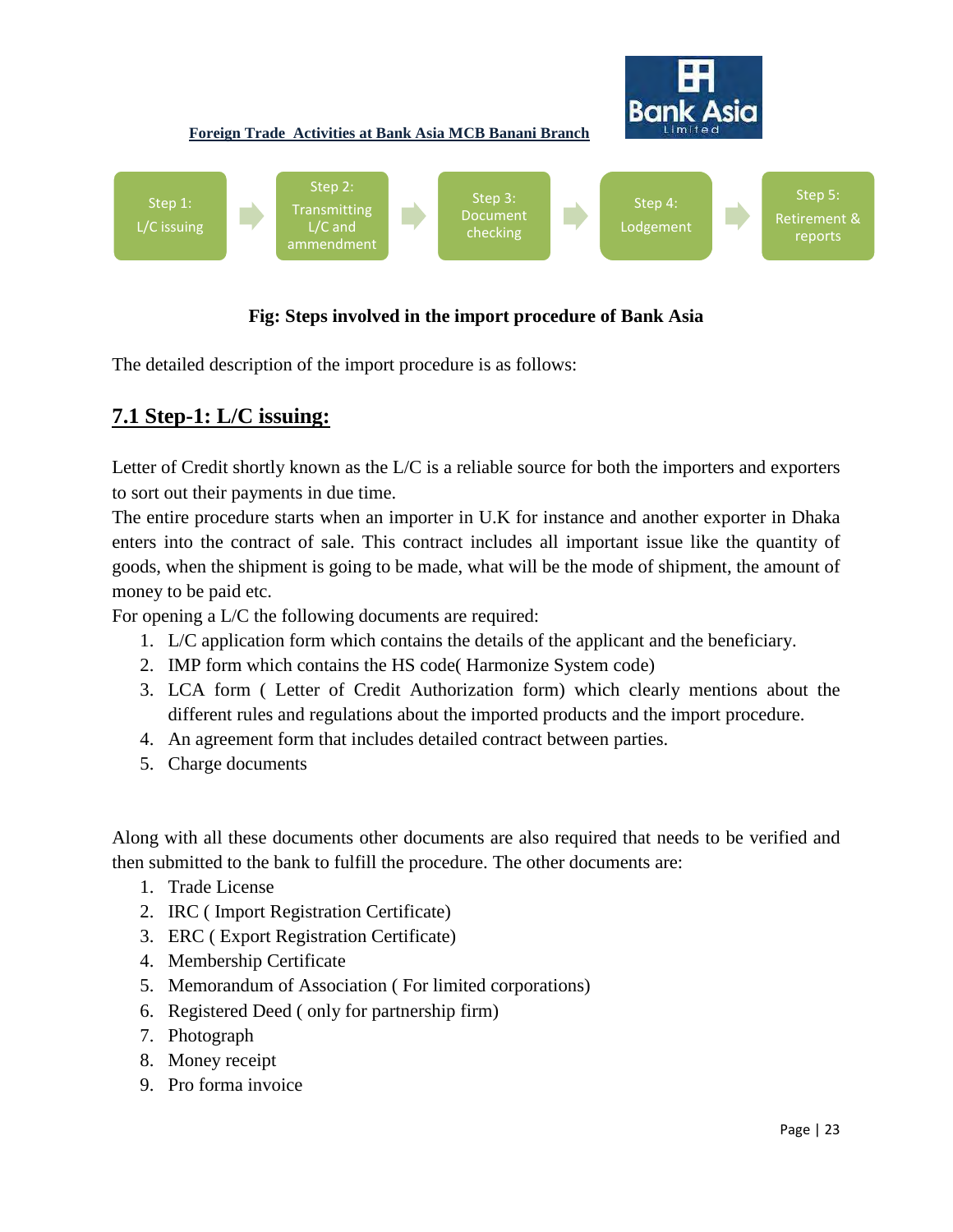![](_page_26_Picture_1.jpeg)

#### **7.2 Step-2: L/C Transmitting:**

Once the L/C has been issued then the L/C application and L/C authorization is transmitted to the advising bank. L/C can be transmitted in three different modes. They are: Telex, Courier and SWIFT (Society for worldwide inter telecommunication network). Bank Asia uses both courier services and SWIFT to transmit their L/Cs.

# **7.3 Step-3: Document Checking:**

When the issuing bank receives the documents from the nominated bank, it is their responsibility to check whether all the documents are in place or not. The following documents are required:

- 1. Head office approval (For new importers only).
- 2. Pro-forma invoice.
- 3. L/C application form duly filled in and applicant's signature verified thereof.
- 4. Guarantor's signature in the L/C application from, if required.
- 5. Insurance cover note with money receipt along with the proof of payment of insurance premium.
- 6. Insurance checked for value (Insured amount must be indent/ PI value plus 10%) validity, goods, mode of transportation, shipment from and to etc.
- 7. LCA (Letter of Credit Authorization form) properly fill up and duly signed.
- 8. IMP form duly signed
- 9.Membership Certificate from chamber of commerce / Business association.
- 10. Valid IRC held
- 11. VAT registration certificate.
- 12.Check the country of origin for the particular goods
- 13. Check the goods that are not banned or restricted item as per import policy.
- 14. Updated income tax certificate.
- 15. Margin including all L/C related charges realized.
- 16. Update suppliers or Beneficiary's credit report.

## **7.4 Step-4: Lodgment:**

The term Lodgment means the payment of import bills or transfer of funds for import bills. The L/C issuing bank will make the arrangement to make payment against L/C through SWIFT. Through SWIFT a telex message is transmitted to the correspondent bank ensuring that payment has been made. After checking the import-negotiating document, if no discrepancy is found then it is accepted after the end of five banking days for the day of receipt of the document. If any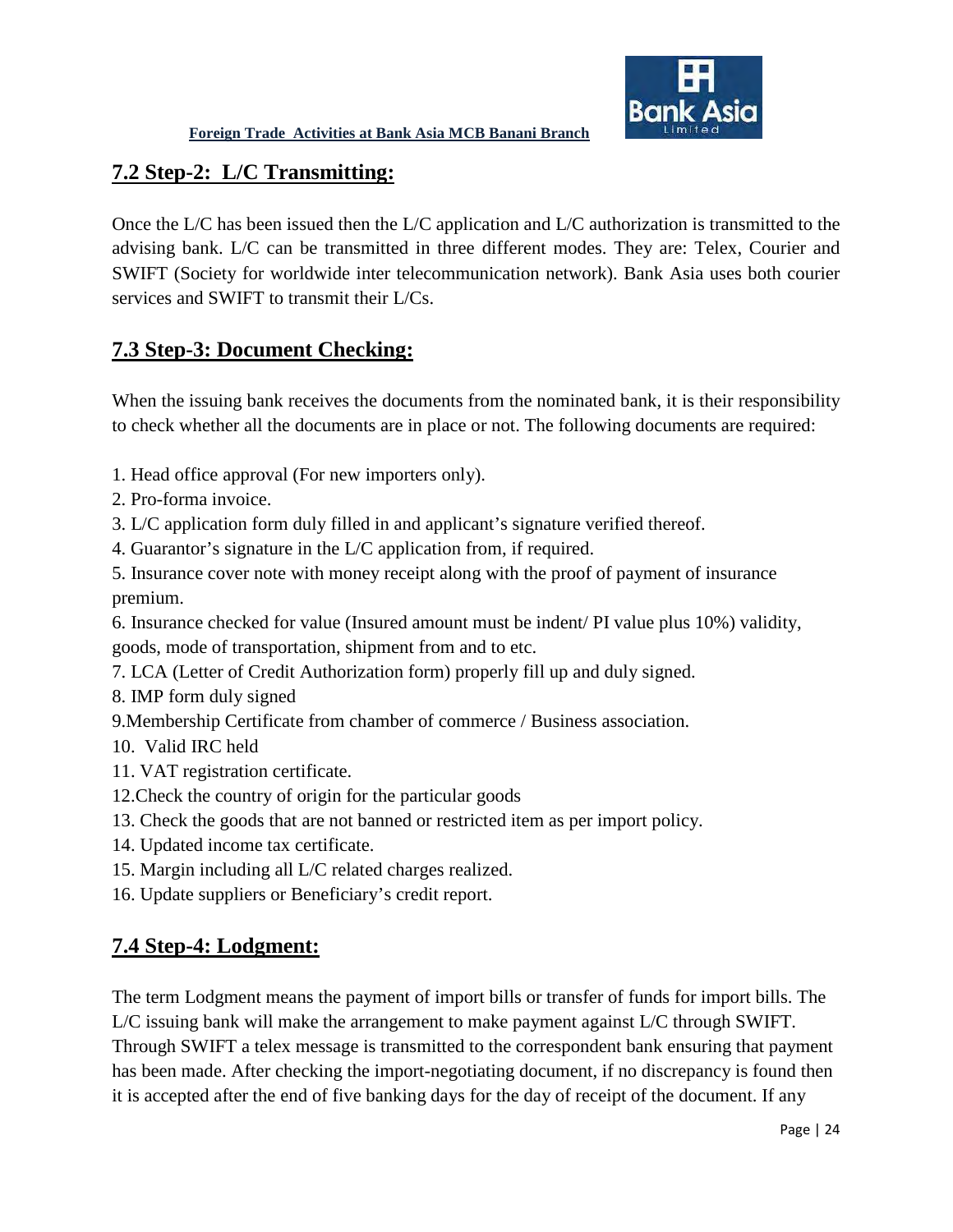![](_page_27_Picture_1.jpeg)

discrepancy is found then the banker informs the importer whether they should accept the bill with discrepancies or not. If the importer does not accept, the banker informs it to the nominated bank within seven banking days from the date of receipt of the documents, otherwise it is treated to be accepted and the opening bank is bound to pay.

### **7.5 Step-5: Retirement and Reports:**

After the payment of the import bill, the branch prepares the retirement vouchers which showsthe amount of cost & other charges from importer and adjustments of margin. Then the documents are handed over to the importer against proper acknowledgment after certificate & endorsement.

Steps involved in retirement are:

- 1. Calculation of interest if any.
- 2. Entry in the register.
- 3. Endorsement is made on the back of the bill of exchange as received payment.

4. Acknowledgement received on the office copy of the cost memo from the importer in his authorization agent.

5. Filling of the office copy.

After recording in the IMP form the documents of the remittance the original copy of the IMP form along with a copy of the certified invoice is forwarded to the Bangladesh Bank with usual monthly returns. The duplicate copy of IMP form is kept by the branch. On the last working day of the month, the returns of bills lodged during the month should be sent to the Bangladesh Bank along with original copy of the IMP form. The second should be filed with the Bill of Entry after clearance of goods. The third copy is sent to Bangladesh Bank on failure of the importer to submit the Bill of Entry within time.

#### **8.0Export**

When a country sells the product to the other country after fulfilling the self-demand then it is called export. Export trade can be enormous contribution on the national economy. The export trade of the country is regulated by the Import and Export control Act, 1950. There are a number of formalities, which an exporter has to fulfill before and after shipment of goods. The primary requirement is to engage in the business of import and export, registration with the Chief Controller of Imports and Exports (CCI&E).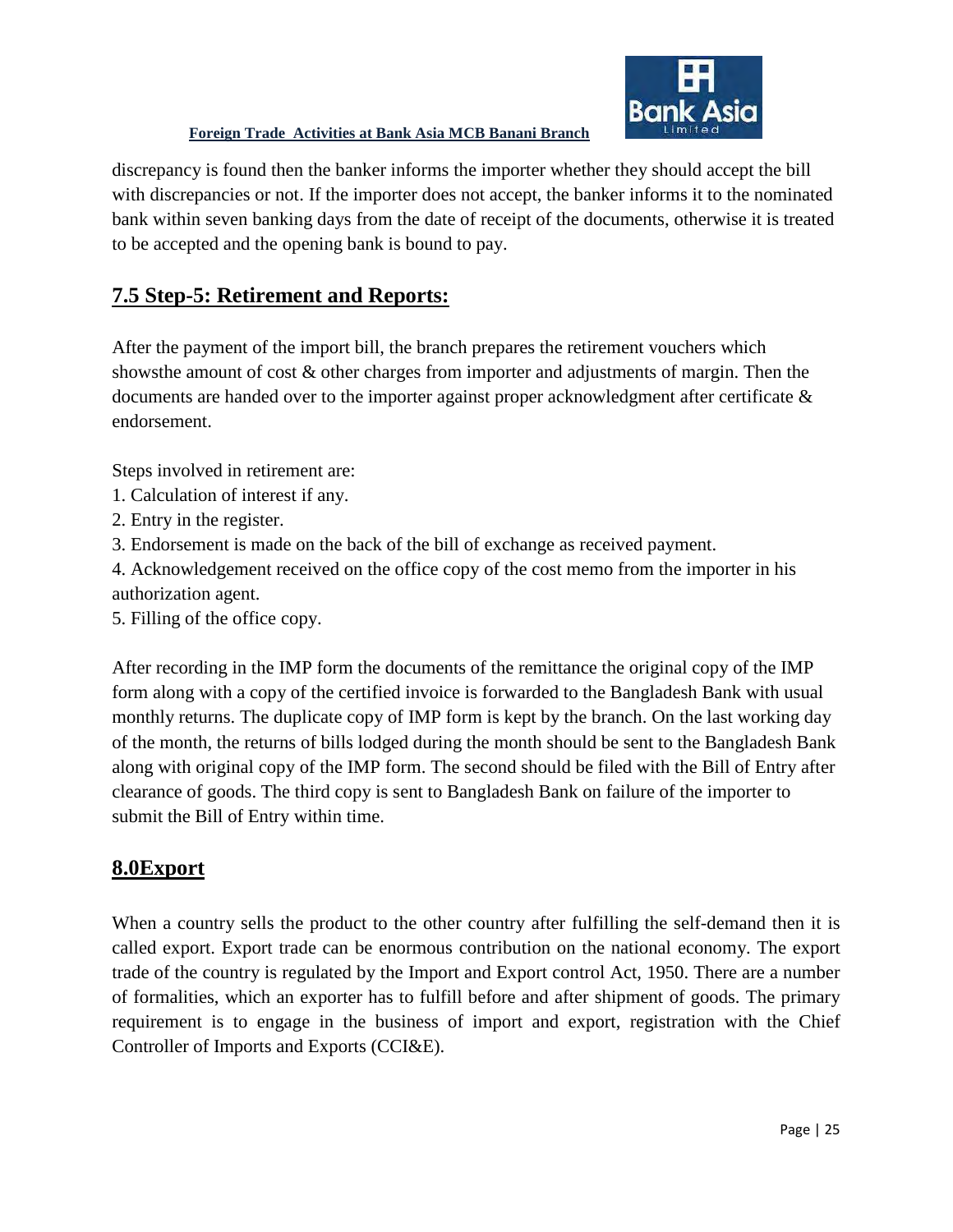![](_page_28_Picture_0.jpeg)

The export procedure is completed through six steps. The steps are as follows:

![](_page_28_Figure_3.jpeg)

#### **Figure: Steps of export procedures**

The detailed descriptions of the procedures are as follows:

#### **8.1 Step-1: L/C Advising:**

The first terms to export for a bank is Advising L/C but in case of advance payment or documentary collections, this step is not required. After obtaining the sales contract, the exporter asks the buyer for letter of credit that clearly states all the terms and conditions of export and payment. When export L/C is transmitted to the bank for advising, the bank sends an advising letter to the beneficiary showing that, L/C has been issued. Issuing bank sent two copies of L/C. Original copy is given to the beneficiary and the second copy is kept by the branch.

#### **8.2 Step-2: EXP Issuing:**

All exports that are taking place must be declared on the EXP form which the branchwill further provide to their clients involved in exporting products. The branch ensures that the exporter is registered with the CCI & E beforecertifying any export from. EXP is issued to the exporter and then the exporter will bring this EXP form and pass to the customs.

An EXP form contains the following:

- 1. Name & address of the authorized dealer.
- 2. Particulars of the commodity to be exported with code.
- 3. Country of destination.
- 4. Port of destination
- 5. Name and address of the importer.
- 6. Terms of sales.
- 7. L/C value in foreign currency.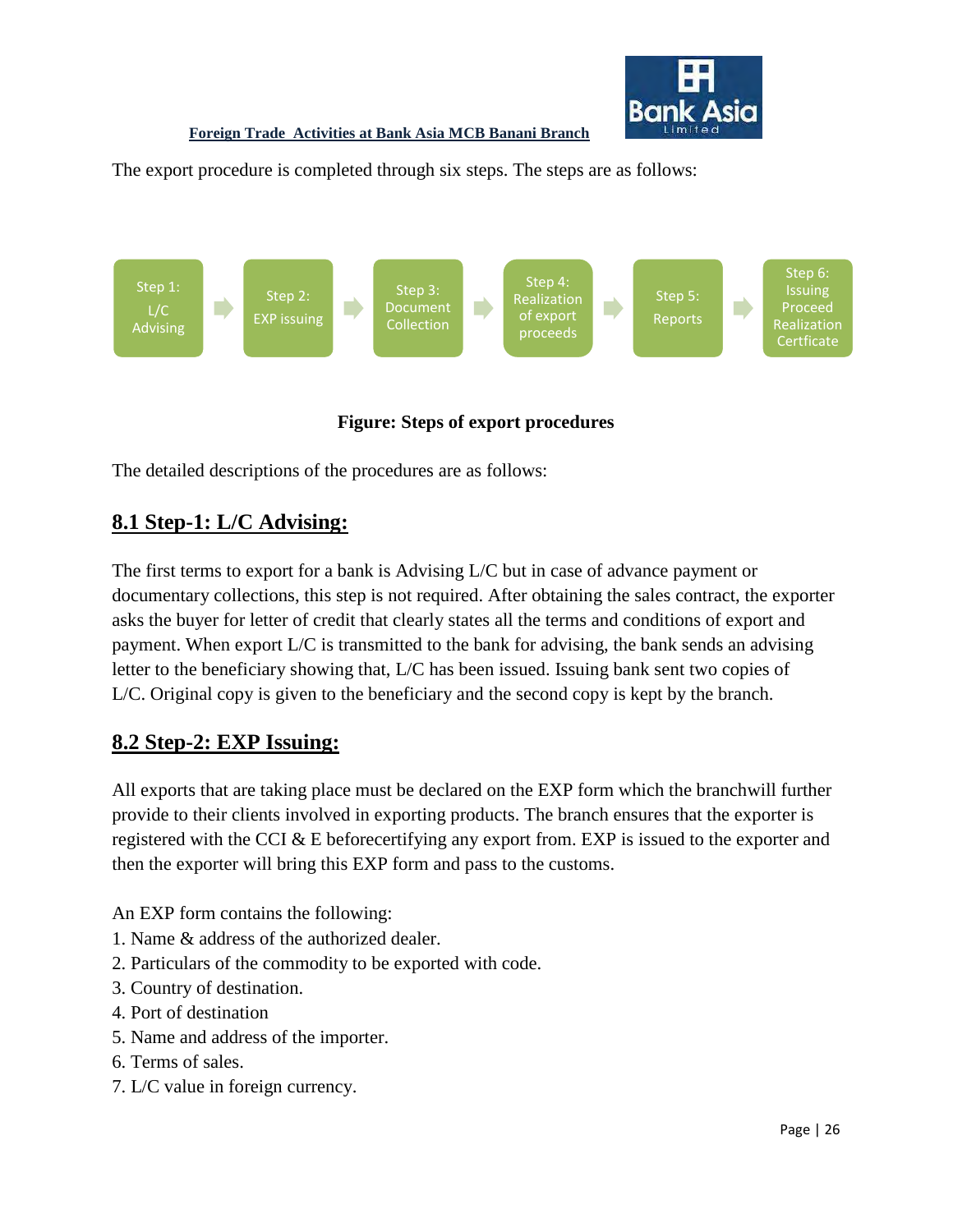![](_page_29_Picture_0.jpeg)

- 8. Bill of lading.
- 9. No. & date.
- 10. Port of shipment.
- 11. Shipment date.
- 12. Name and address of the exporter.
- 15. Sector (Public or Private) exporter.

# **8.3Step-3: Document Collecting:**

The exporter makes shipment of goods and prepare document as mentioned in the agreement. The exporter must submit all the copies of the EXP from along with the other documents within 14 days of shipment. The necessary documents mentioned in the L/C are:

1. **Bill of exchange**: The way of collecting export payment to the importer.

**2. Bill of Lading**: A bill of lading is a document issued by the shipping company or its agent, acknowledging the receipts of goods.

**3. Insurance policy**: In case of any accident to the product since the conveying period, according to insurance policy the insurance company will bound to compensate the damages product.

**4. Certificate of origin**: A certificate of origin declares the place of actual manufacturer or growth of the goods.

- **5. Inspection certificate**: These certificates ensure the product accuracy according to L/C.
- **6. Commercial invoice**: A list, in which contain the total description about the product.
- **7. Packing list**: The list would contain the details of goods contained in individual packages.

This helps in identifying the contents of specified packages and thus may facilitate assessment by the custom.

**8. Full set of shipping document**: The documents to be collected from or endorsed by the customs house.

These documents should be submitted to the bank for negotiation. The respective officer must check all above documents and make sure about the terms and conditions are right or wrong. After that the nominated bank delivers the full document to the importer bank.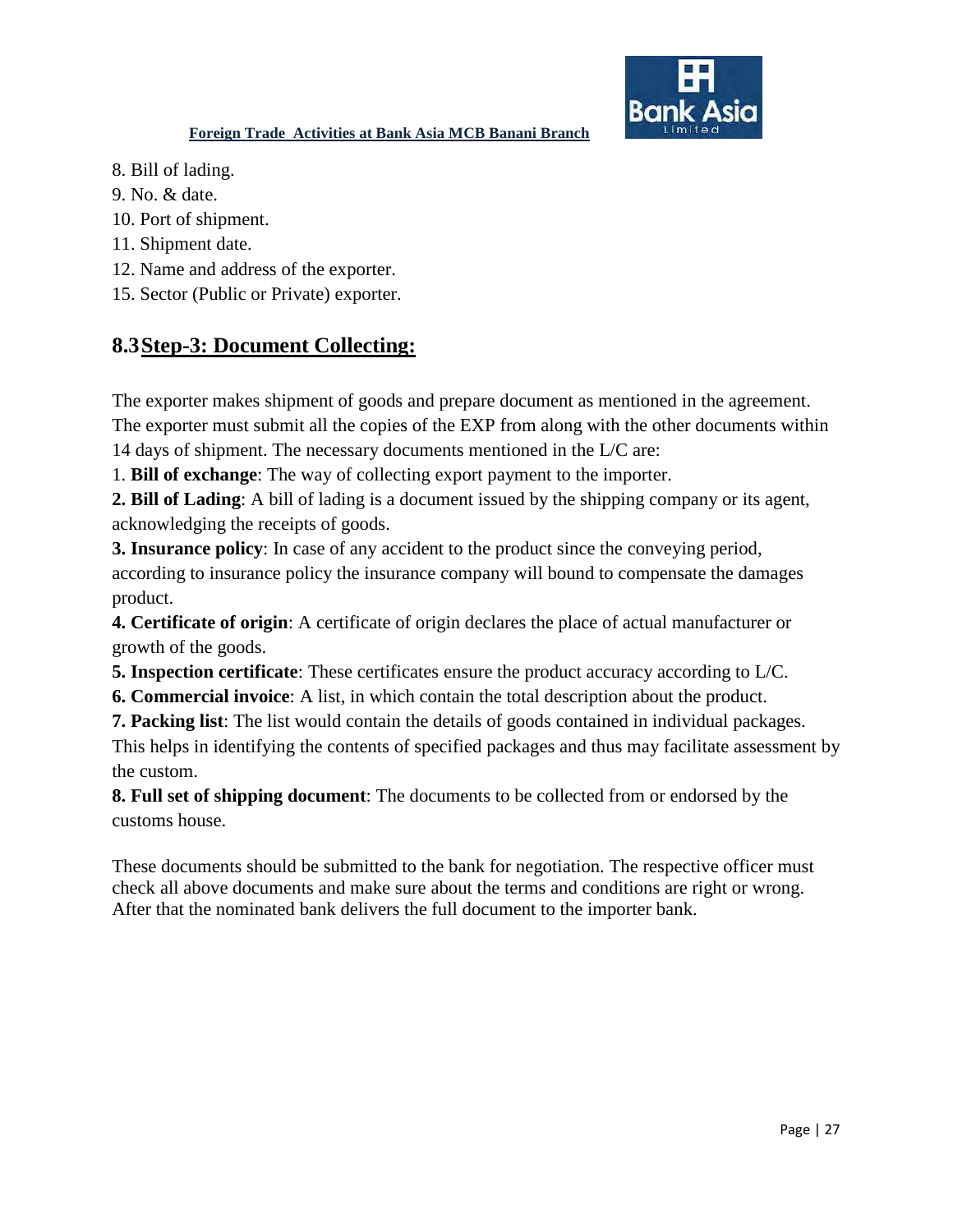#### **8.4 Step-4: Realization of Export proceeds:**

The importer bank can only dispatch the money when all documents are delivered to them. Nominated bank realized the export proceeds within 120 days. The period prescribes by the Bangladesh Bank within which exporter must receive full foreign exchange proceeds of exporter in four months if the receipt of the full proceeds of any shipment is delayed beyond this period without a special authority from the Bangladesh Bank.

## **8.5 Step-5: Reports:**

After receiving the payment, branch certifies on the reverse of the triplicate copy of the form which is kept by them and later forwarded to the Bangladesh Bank with the usual return. The quadruplicate copy is retained by the branch for record. The nominated bank must report duplicate EXP form to the Bangladesh Bank within 14 days of shipment.

# **8.6 Step-6: Issuing Proceeds Realization Certificate:**

The last step is issuing PRCs. The nominated bank is issues Proceeds Realization Certificate (PRC) to the exporter. Once the export proceeds are realized, the exporter has to prepare bank certificate. Proceed Realization Certificate (PRC) should be submitted in the standard format issued at Bangladesh Bank for which exporters get reduction of an amount of money from their income tax.

## **9.0Foreign Remittance Department:**

MCB Banani Branch of Bank Asia is an authorized dealer branch. Foreign Remittance department deals with the receiving and converting of foreign currency. There are two types of foreign remittance. They are – Inward Foreign Remittance and Outward Foreign Remittance.

![](_page_30_Figure_10.jpeg)

**Figure: Types of foreign remittance in Bank Asia**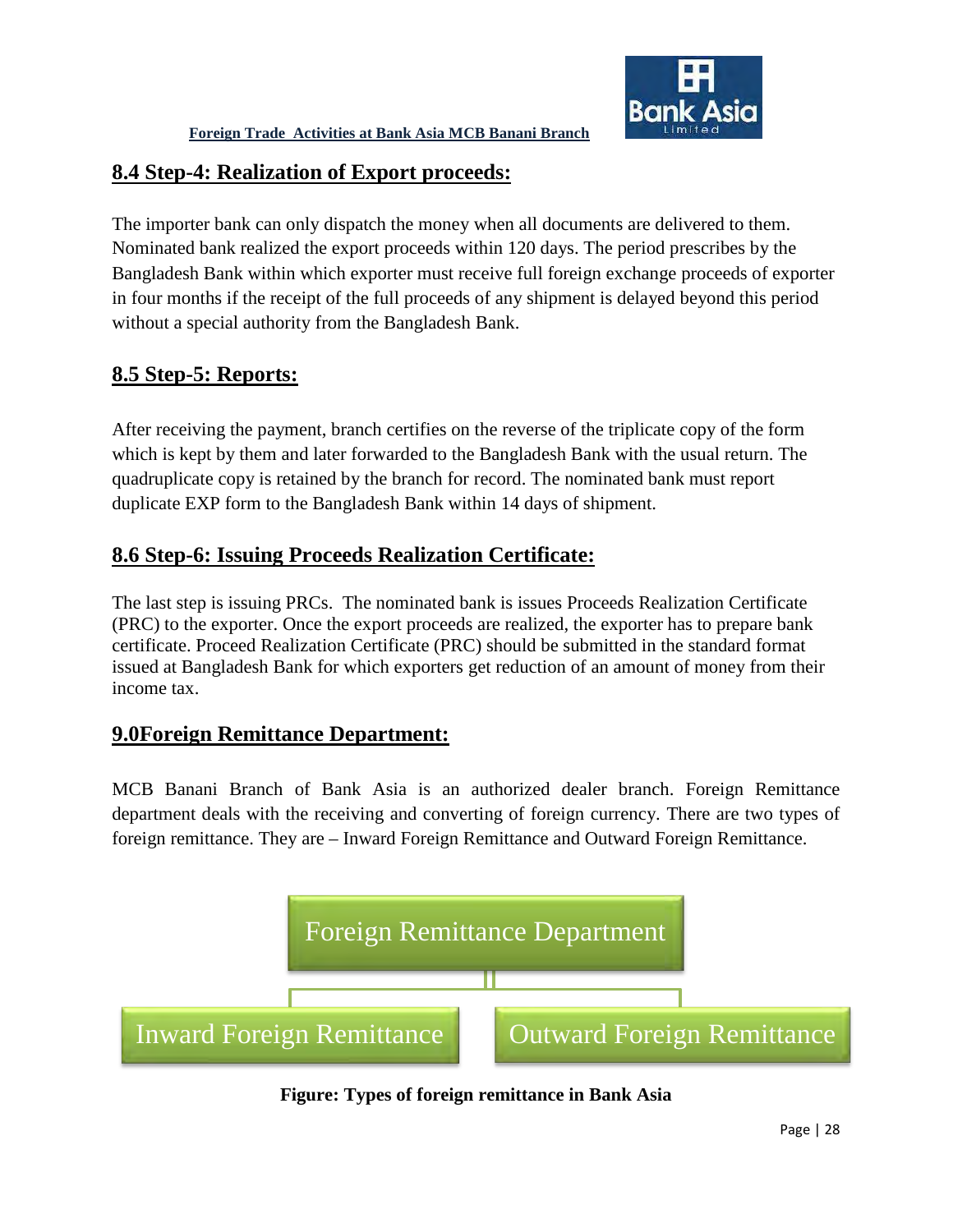### **9.1 Inward Foreign Remittance:**

Inward Foreign remittance is the types of remittance that gets into our country from other countries. This type of remittance comes through TT, FDD, MC and TC for various purposes. The purposes are as follows:

- Family maintenance
- Agency commissions
- Realization of export
- Donations/gifts
- Export brokers' commissions etc.

#### **9.2 Outward Remittance:**

When remittance from our country goes outside, it is known as outward foreign remittance. Purposes of Foreign remittance are:

- Education purpose
- Import purpose
- Exam fees etc.

#### **10.0 Problem Statement**

Service quality plays a vital role in a service industry to gain the maximum level of customer satisfaction. For a bank especially, it is really very important to make a strong relationship with their customers through their products and services as the maximum profit of the organization depends on their services. The topic that I have selected for my internship report is an advanced working report on the Foreign Trade Activities of Bank Asia.

It is now a fact that consumers of all products and services tend to become more demanding due to the current marketplace that are becoming more competitive. As a result, there is a continuous increase in customer expectations and customers' successive demands within the improvement of the quality of service .Thus, service organizations should always be able to meet the needs and demands of those sophisticated customers effectively and efficiently in order to retain them, as loyal customers tend to spend more, purchase more and act as enthusiastic advocates for the organizations.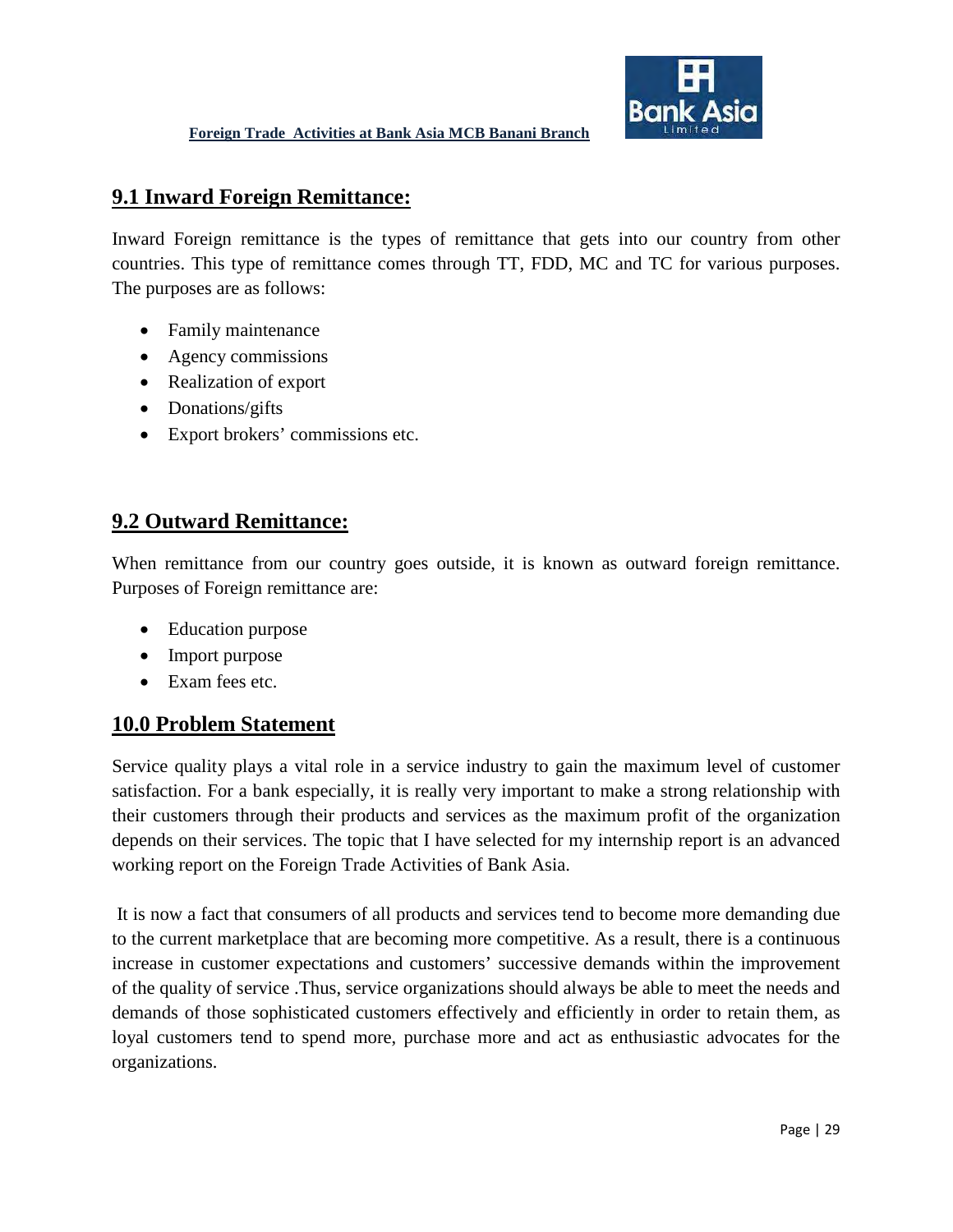![](_page_32_Picture_0.jpeg)

Bank Asia provides more or less similar product and services as the conventional bank such as current accounts, credit cards, investment in securities, cheque collection and others but still this banking service lags behind in Bangladesh over other conventional banking service system because they are not satisfied with the type of services they provide to their customers.

Some of the staffs are very slow to provide services because some of the bank staffs are new and also some of staffs are usually slow also working environment not as much as good to give efficient service. Some of the staffs have no empathy to the customers because sometimes customer needs emergency services but the staffs do want to work quickly.

This bank maintain Islamic rules and Law to give bank services so they are able not give as much interest or profit to the customer as like many other private commercial bank.

The main purpose of the study is to find out customer perspective and the relationship between the service qualities and the customer satisfaction for a Islamic bank under working as an intern on the Foreign Trade Department of Bank Asia (MCB Banani Branch).And also find out the problems which are hampering the customers and the lacking of the branch to gain the optimum customer satisfaction by providing their best services.

The major motive of this study is to become familiar with the practical business world and to attain practical knowledge about the overall Banking, which is so much essential for each and every student to meet the extreme growing challenges in job market. This report finding's will be beneficial for the management in attempting to improve the overall service quality and also to promote the company's services to customers. So the study will be very useful for the top management in improving the customer satisfaction. Besides, it would be a great opportunity for me to attain practical knowledge on the various spheres of banking business. So this study is very significant for both the company and me.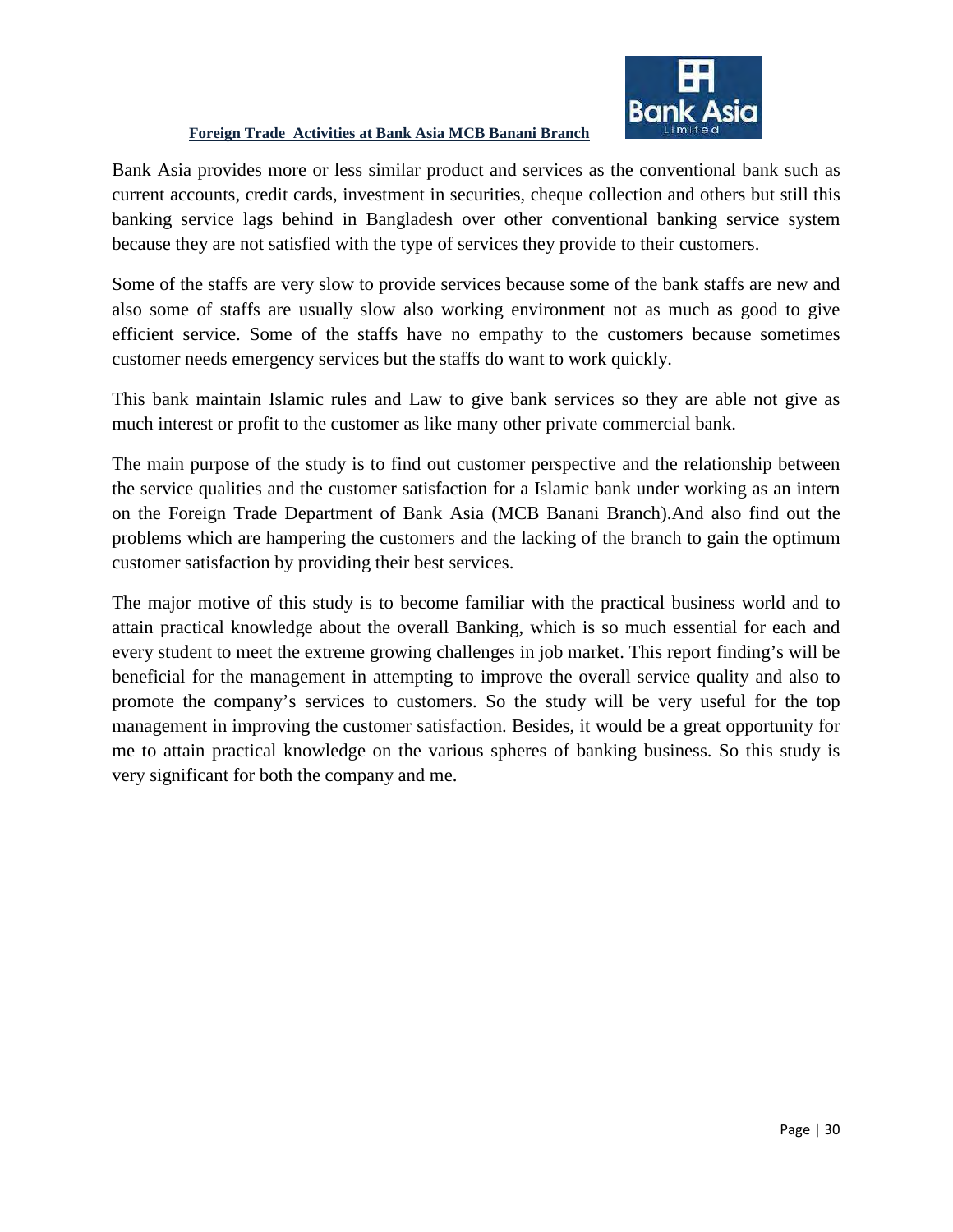![](_page_33_Picture_0.jpeg)

# **Chapter- 4 Performance Analysis**

![](_page_33_Picture_3.jpeg)

**\_\_\_\_\_\_\_\_\_\_\_\_\_\_\_\_\_\_\_\_\_\_\_\_\_\_\_\_\_\_\_\_\_**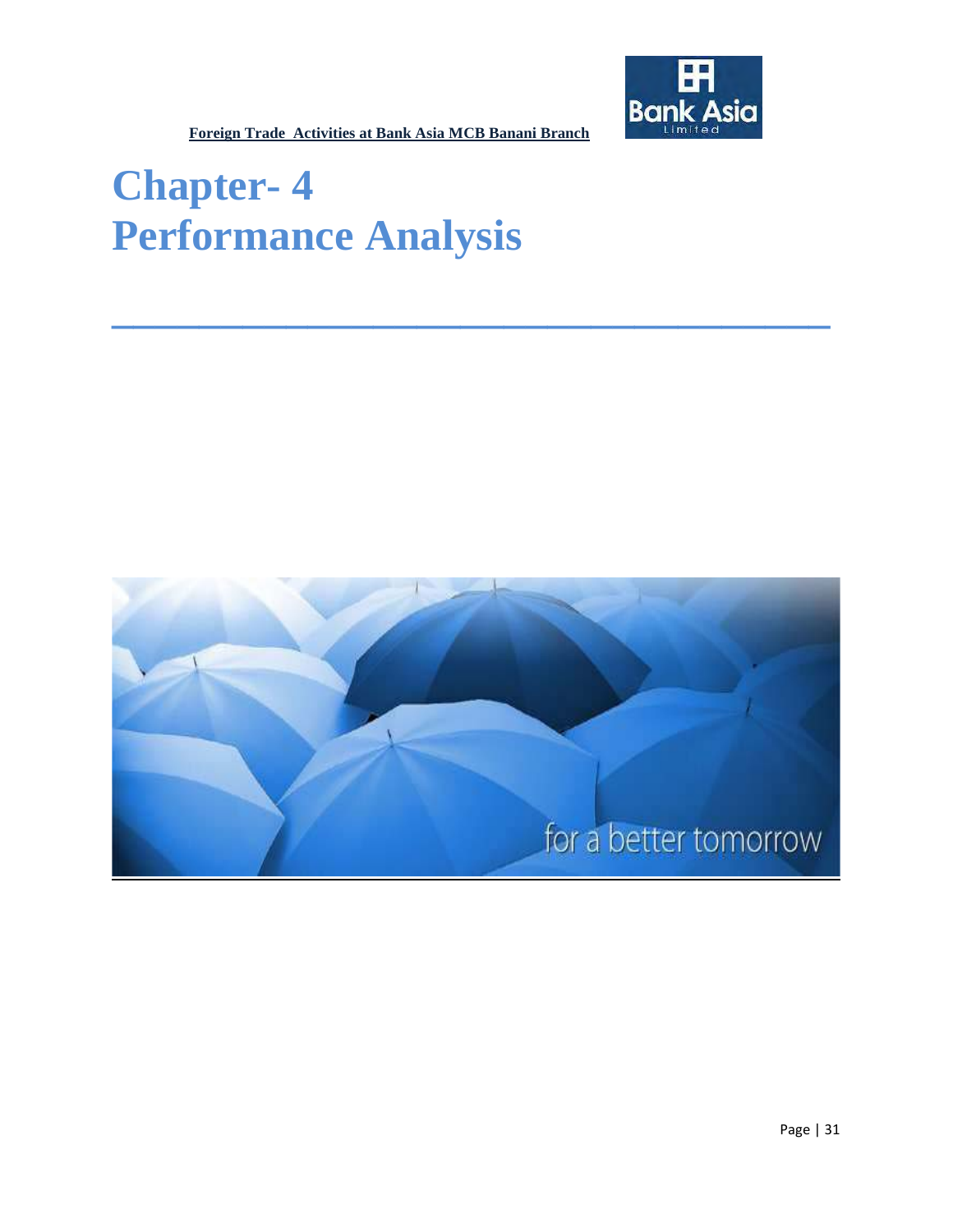#### **1.0 SWOT Analysis of Bank Asia**

**Strength**: Strength means the positive internal factor that a company can use to accomplish it mission, goals,& objectives. They might include:

- $\triangleright$  Customer satisfaction
- $\triangleright$  Service quality
- $\triangleright$  Special skill & knowledge
- $\triangleright$  Positive public image.

**Weakness:** Weakness means the negative internal factors that inhibit or restrict the accomplishment of company's mission goal & objectives. They might include:

- $\triangleright$  Market share
- $\triangleright$  Shortage of skill work force.
- $\triangleright$  It has lack of ATM booth.

**Opportunity**: Opportunities are the external option that a firm can exploit to accomplish its mission. They might include:

- $\triangleright$  Sales force effectiveness
- $\triangleright$  Customer retention
- $\triangleright$  Innovation effectiveness

Threat: Threats are negative external forces that restrict a company's ability to achieve its mission, goal, & objectives. Threat to the business can take variety type of forms such as:

- $\triangleright$  Promotion effectiveness
- $\triangleright$  Competitors entering the market.
- $\triangleright$  Economic recession
- $\triangleright$  Technological advantages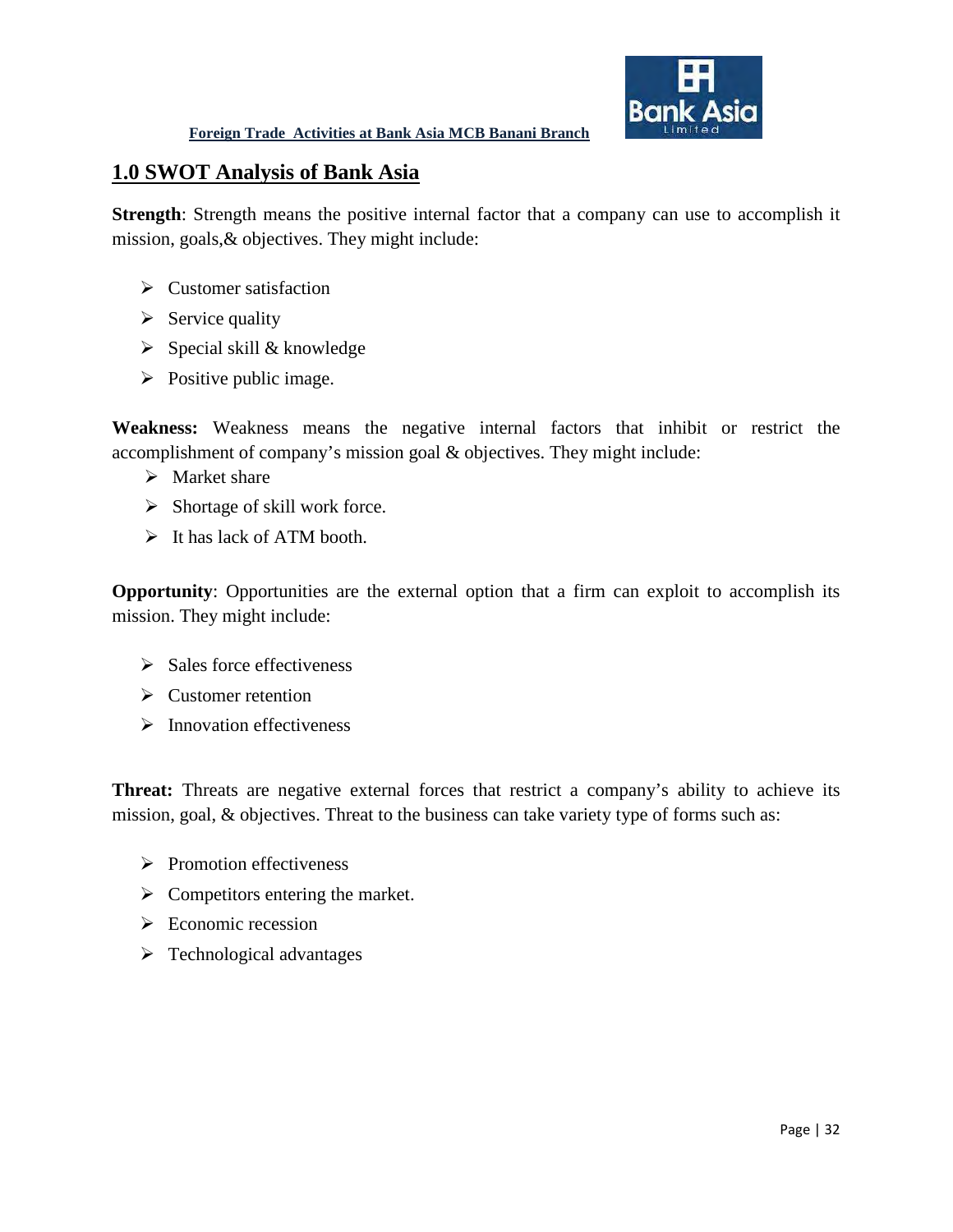![](_page_35_Picture_1.jpeg)

#### **2.0 Performance Analysis of Bank Asia:**

#### **Export Activities:**

Exports of different goods in Bangladesh have raised upto BDT 196.36 Billion in December from BDT 180.31 Billion in September 2015. The export sector of this country averaged BDT 33.93 Billion from 1972 until 2015, reaching all time highest of BDT 211.99 Billion in August 2015 and a record low of BDT 0.05 Billion in February 1972.

![](_page_35_Figure_5.jpeg)

Bangladesh key exports are garments including knit wear and hosiery (80% of exports revenue). Others include: jute goods, home textile, footwear and frozen shrimps and fish. This page provides the latest reported value for -Bangladesh Exports - plus previous releases, historical high and low, short-term forecast and long-term prediction, economic calendar, survey consensus and news. Bangladesh Exports - actual data, historical chart and calendar of releases - was last updated on January of 2016.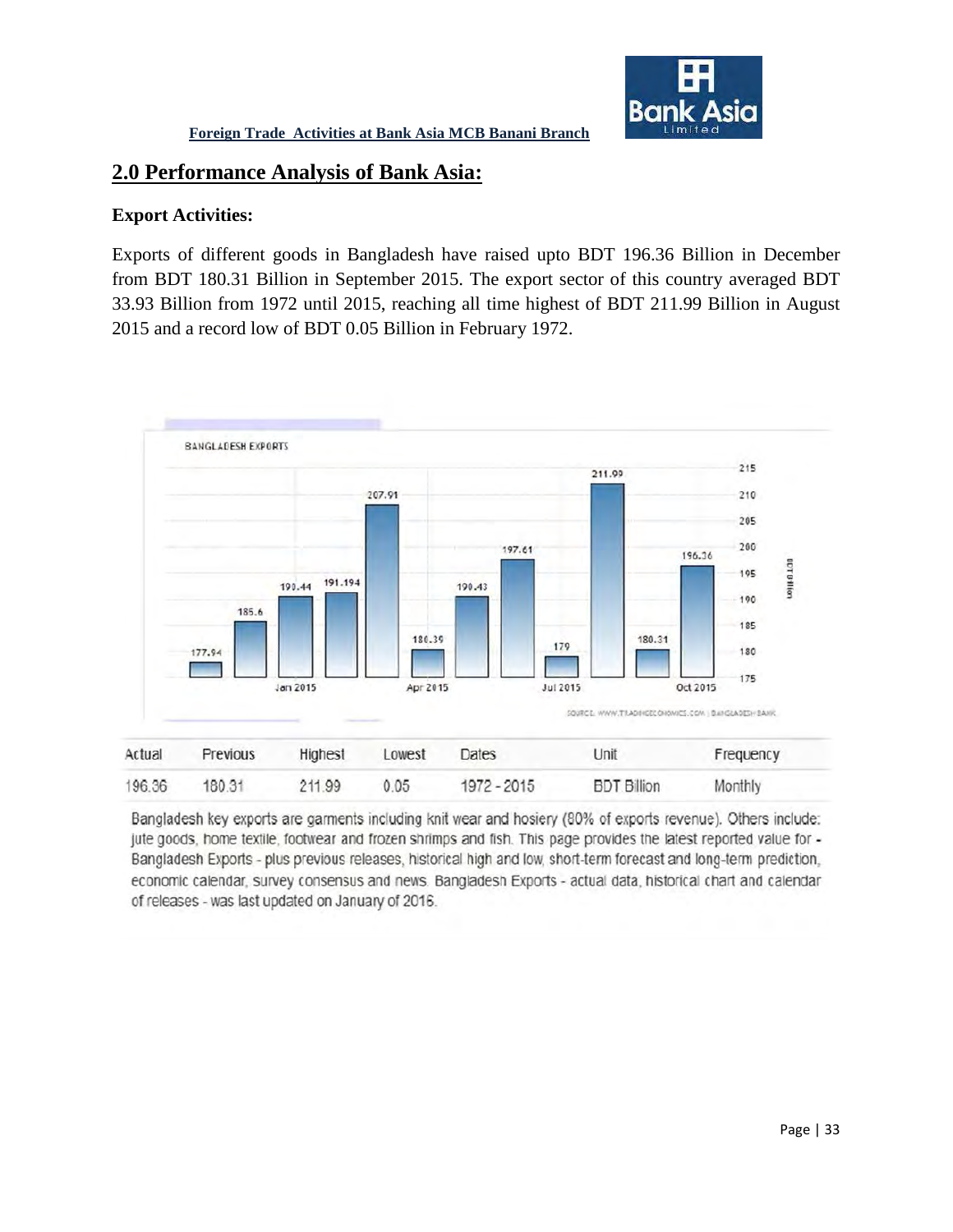![](_page_36_Picture_0.jpeg)

![](_page_36_Figure_2.jpeg)

![](_page_36_Figure_3.jpeg)

Export

The export scenario at Bank Asia was different to that of their Import Scenario. In the year 2013, the total export amount was BDT 44,200 million, which in 2014 was 441 million taka with 1.07% growth compared to the previous year. But in 2015 the export decreased by 1641 million taka and fell down to BDT 43,000 million with -3.94% growth. The main reason behind this was the political unrest that the country went through during that period. But the bank expects that their growth will be 43% and that is definitely a positive sign for the national economy. In order to make the economy strong, export can play a vital role. Bulk amount of export can not only be beneficial for the economy but also can create huge employment opportunities in the country. Moreover strong local currency against foreign currency can be made, capital market can be stronger and so on. Export items that can contribute for better growth are

- RMG 40%
- Leather 10%
- Medicine 2%
- Frozen Food 10%
- Tea  $5%$
- Jute goods 20%
- Others 13%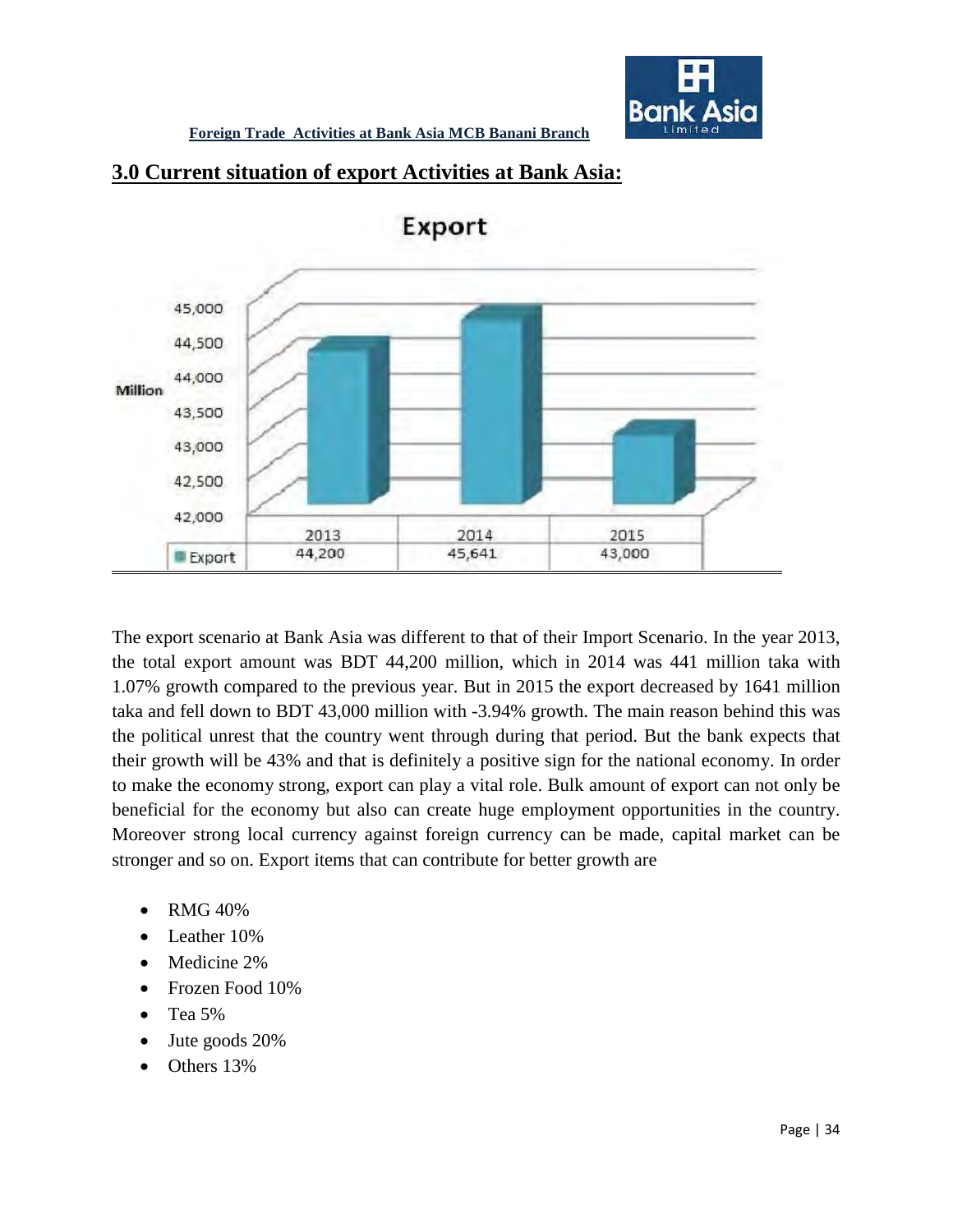![](_page_37_Picture_0.jpeg)

#### **4.0Profit Analysis from Foreign Trade:**

![](_page_37_Figure_3.jpeg)

This graph shows the contribution of profit from Foreign Trade. In this graph, the total operating profit and the amount earned from Foreign trade is shown clearly. If we compare from 2012 till 2014, we can say that in 2014 Foreign Trade contributed 41% of the total profit, which is higher than the percentage of previous 2 years. In 2015, the income from Foreign Trade is 11.644 Million taka which contributed 39% to the profit.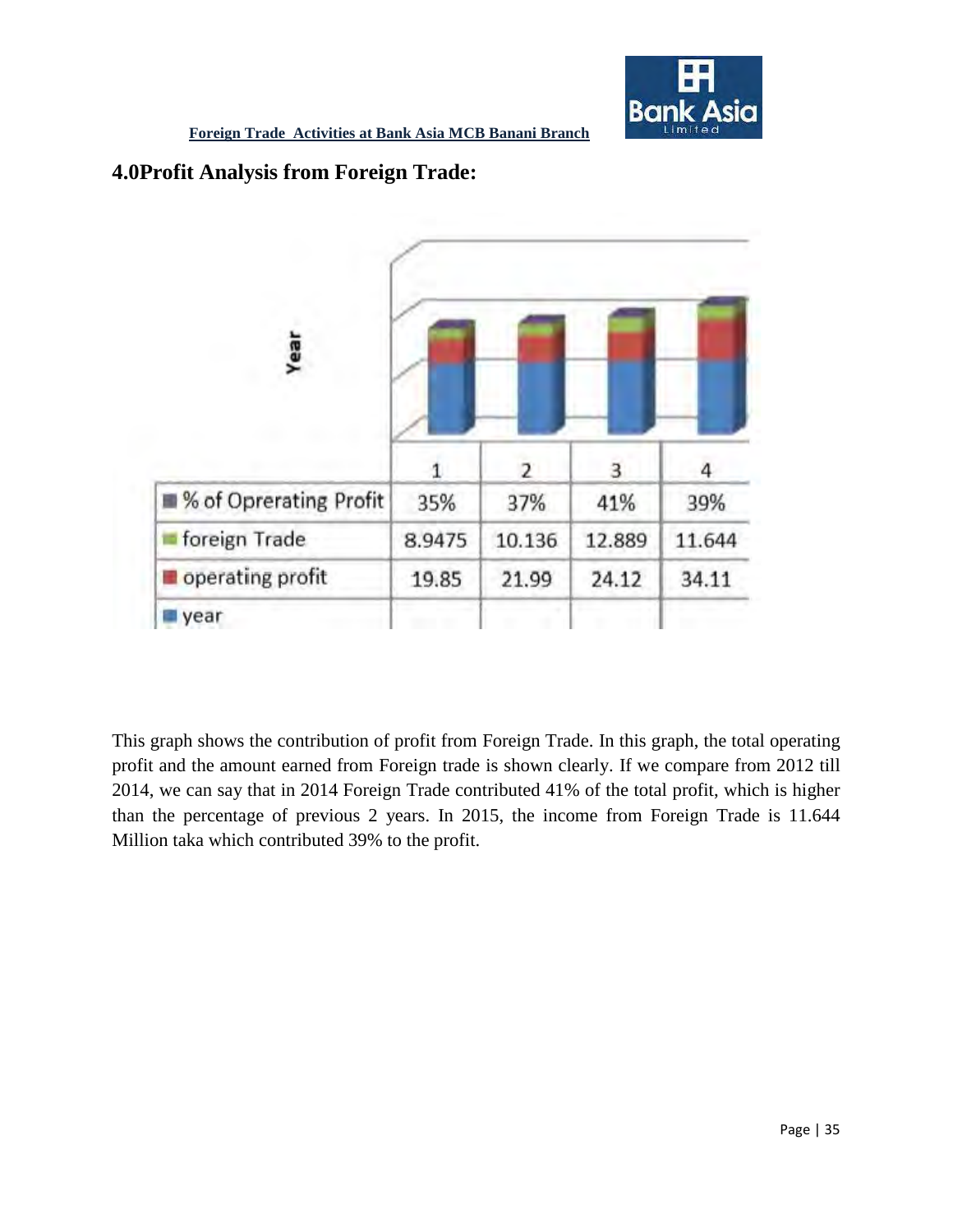![](_page_38_Picture_1.jpeg)

#### **5.0 Competitive Analysis**:

The banking industry of Bangladesh is huge. There are many public and private banks in the industry. Not only that but many new banks are opening and they are also performing well in the industry. But to sustain in the industry in the long term, banks need to perform well continuously and not only that they have to go for expansion along with unique features that none other banks in the industry doesn't offer. Doing a competitive analysis of the banking industry of Bangladesh was not an easy task for me. For this purpose I had to go through many research articles, talk with different officials who are already working in the top most positions in the banking industry.

After doing a proper research and investigation, I had come up with the following findings:

If we consider the foreign trade market of our country, we will see that the market is lead not only by one bank. But I would rather like to say that the foreign trade market is ruled by three giant banks. They are: Islami Bank Bangladesh, Standard Chartered Bank and HSBC Bank. According to reports, these banks occupy the majority of the market. Islami Bank Bangladesh leads the position with market occupancy of 17%, Standard Chartered Bank with a portion of 9- 13.5% and HSBC with 8-9% of the market. These banks rule the industry for few specific reasons.

They are discussed below:

If we look at Islami Bank Bangladesh, we can see that they have a foreign shareholding of 63.09% and a total branch 304 branches all over the country. Therefore it can easily be said that this particular bank is easily accessible to consumers all over the country. People find these banks easily and near to them so they choose this bank over other banks to do their transactions. In the same way while doing foreign trade they also consider this to be beneficial fact. Moreover, this bank being established in 1983 was the first Islami Bank of the entire South Asia. Bangladesh is a Muslim majority country and the people here are God fearing too. So they chose this particular bank with a trust that it follows the Islamic Shariah more accurately than other banks. The Authorized Capital of the Bank is 20,000.00 Million and Paid-up capital is 16,099.90 Million in 31/12/2015. The Paid-up Capital was Taka 67.50 million in 1983. On 30/06/2016 the paid up capital of the company is Tk. 16,099.91 million.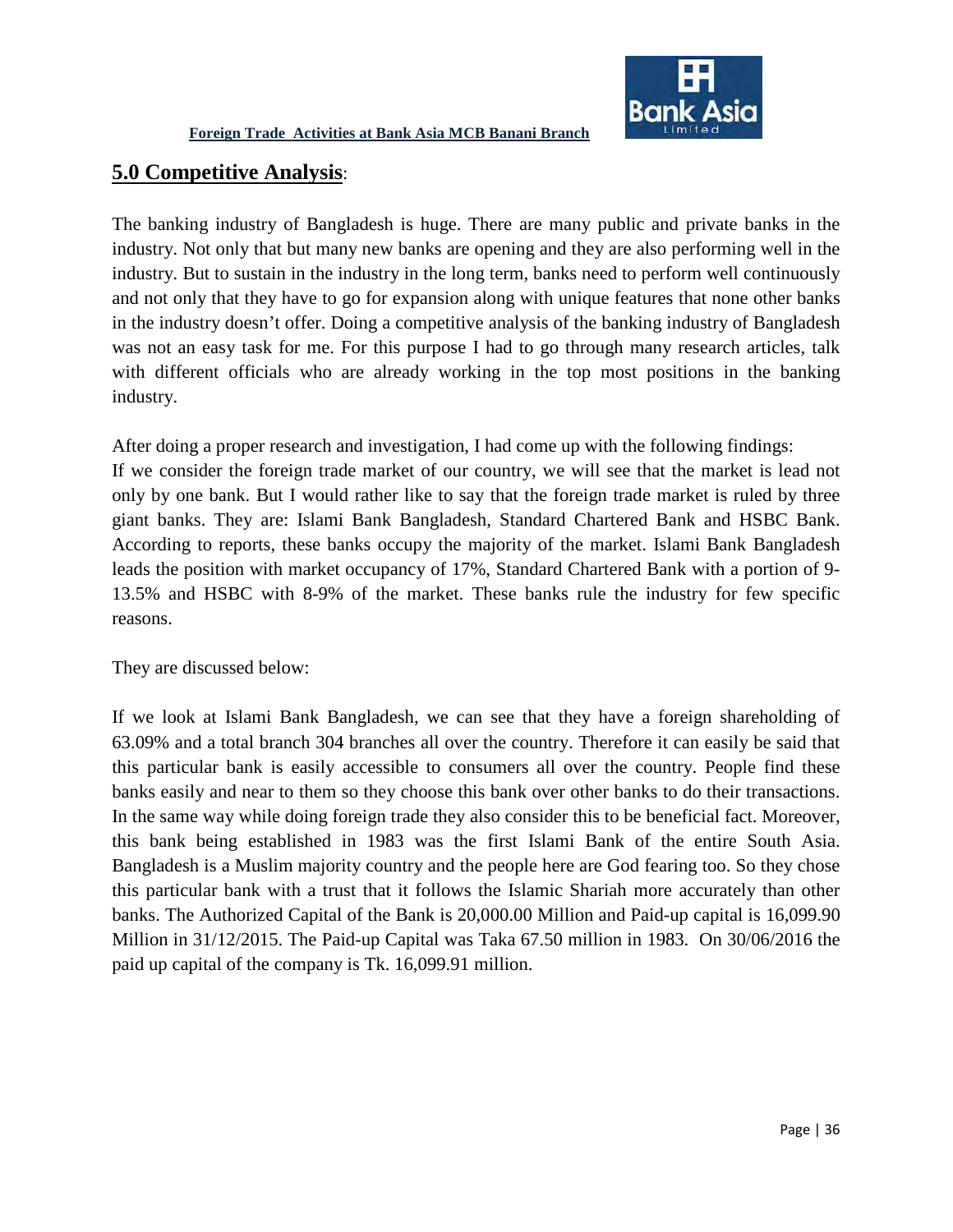![](_page_39_Picture_0.jpeg)

The foreign trade activities of the bank as on December 2015 is as follows:

| <b>Foreign Exchange Business</b> | <b>BDT</b> (Tk.)       | $US$ Dollar $(\$)$          |
|----------------------------------|------------------------|-----------------------------|
| Import                           | 343,668 Million        | <b>USD 4,400.36 Million</b> |
| <b>Export</b>                    | <b>224,236 Million</b> | <b>USD 2,871.14 Million</b> |
| <b>Remittance</b>                | <b>321,066 Million</b> | <b>USD 4,110.96 Million</b> |

If we put a glance on Standard Chartered Bank, then we can see that they are the oldest and largest foreign bank in Bangladesh, performing their operations for more than 110 years now. They have 26 branches and 83 ATMs all over the country. As Standard Charted is a popular name both in home and abroad, customers also chose this bank to perform their foreign trade activities. They believe that they can easily do the transaction both in this country and the country where they are doing their business through one single bank and it will actually cut down many hassles and issues that companies do face while doing transactions through different banks. According to SCB itself, they claim that they are holding a market share of 13.5% of the foreign trade of the country.

Now if we shift our focus on HSBC bank, we can easily say that it is the world's largest banking institution with its operation in more than 71 countries and having 4400 offices all over the world. It started it's operation in Bangladesh in 1996. And since then it has been one of the best choices for it's customers. Just like SCB people also chose HSBC as it is the largest banking organization having wide operations all over the world. They believe it would be easier to do transactions through the same bank both here inside the country and also abroad where they are doing their business. According to HSBC itself, they are covering the market share of 10% of International Trade in Bangladesh. And the bank also expects this to grow in the upcoming years.

In comparison to these three banks, Bank Asia is still lagging behind and it will definitely take time to give these there giants a competition in the international trade sector.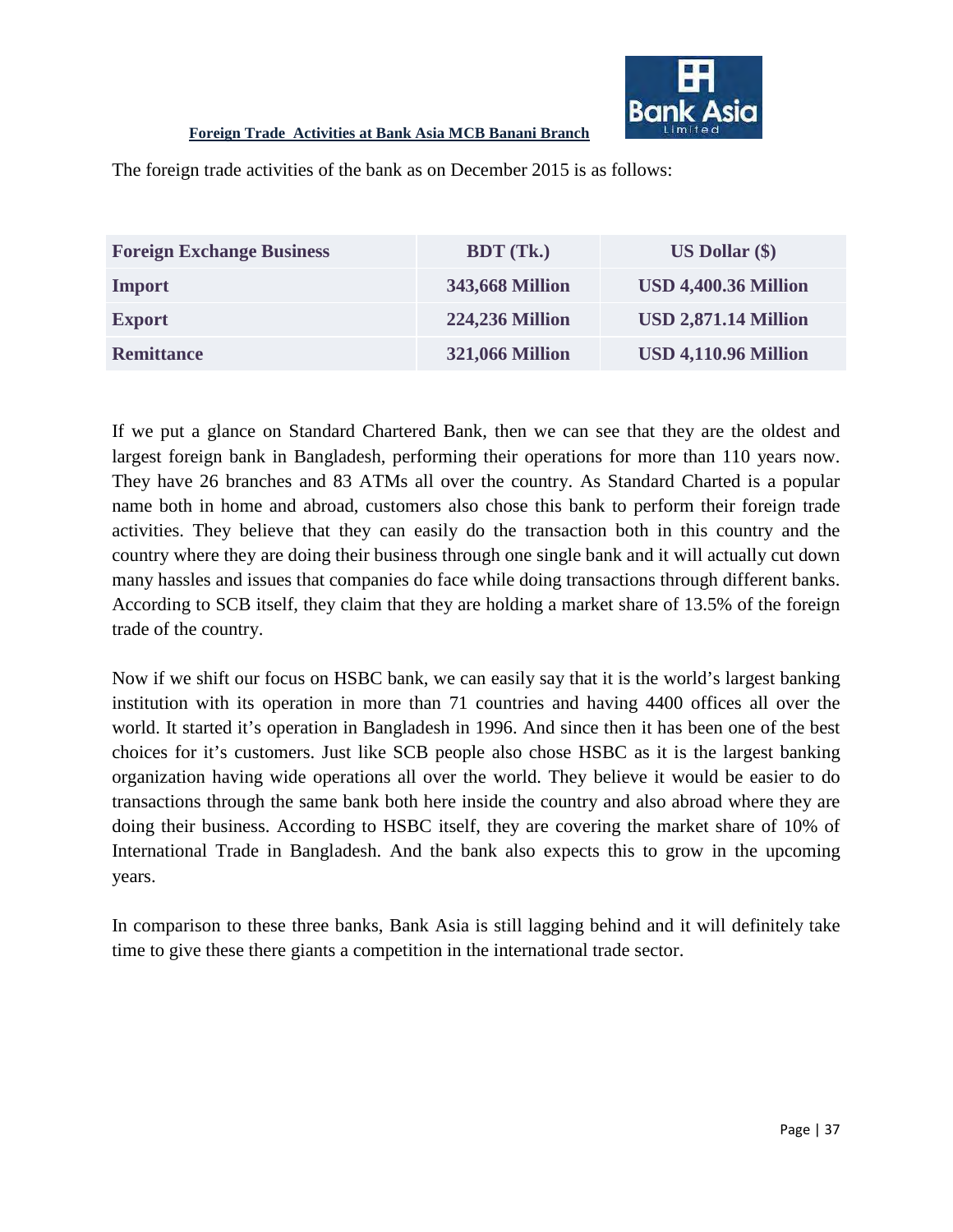![](_page_40_Picture_1.jpeg)

# **Chapter – 5 Recommendation & Conclusion**

**\_\_\_\_\_\_\_\_\_\_\_\_\_\_\_\_\_\_\_\_\_\_\_\_\_\_\_\_\_\_\_\_**

![](_page_40_Picture_3.jpeg)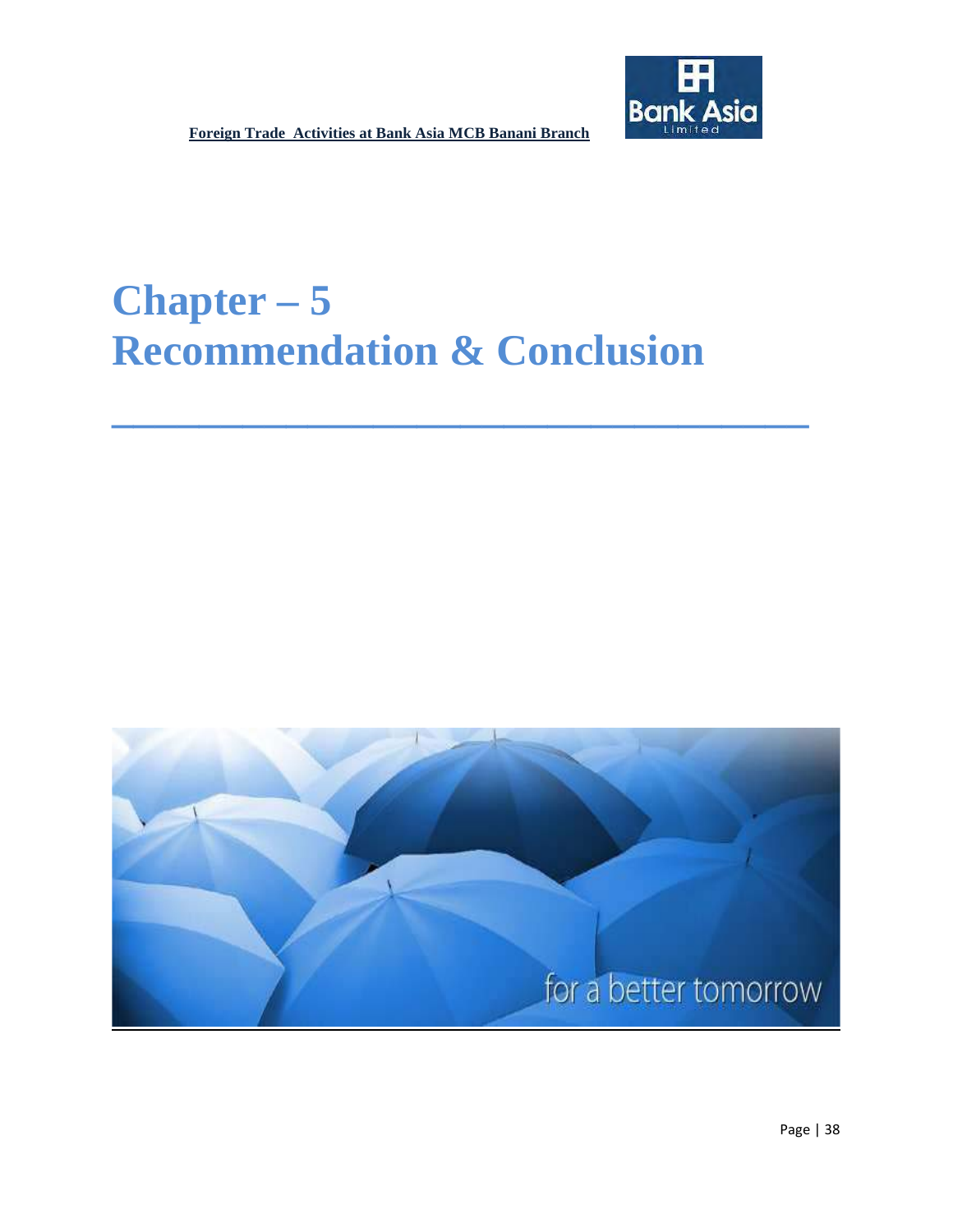![](_page_41_Picture_1.jpeg)

#### **1.0 Recommendations**

To get improvised the export and import sector of Bank Asia Limited, I have recommended to the company which factors should be given more importance. These are following below-

1. Bank Asia should keep an eye on the growth of export & import while it's tend to turn into negative.

2. Bank Asia MCB Banani branch is well decorated and also has talented employees without any doubt, but there is a shortage of employees so Bank Asia should increase the number of employees in foreign trade.

3. Bank should concentrate more on all categories client.

4. Bank Asia operating software "STELLER'' should be changed, because most of the time it does not work which hamper employees attention and also consume more time.

5. The bank should also focus on Employee satisfaction too that can lead to higher quality services. The employees should be awarded and motivated in different ways so that they can perform well.

#### **2.0 Conclusion**

I have prepared this report while I was doing my internship at the MCB, Banani Branch of Bank Asia limited. The banking sector of Bangladesh is in its growth stage. The banks of Bangladesh are a major source of revenue for the Government and are a very large employer of people. The banks were seen as the cash cow for the economy and funds for the Government growth targets for sectors of the economy could be channeled through the banking system. Export and import are playing key role to our country's economy and each of bank is behind this massive success. Every bank builds up with a different activity on which they are specialized so as Bank Asia is specialized on Export and Import activities. From the beginning of this report I tried to show how Bank Asia does their export activities and on the basis of their activities how they performed in last four years. From the performance analysis we have seen that if government retain country's political situation stable than growth of both export & import rises. In 2012 &2014, Bank Asia had positive growth in export & import but later in 2015, growth was negative in both sectors. From 2016 Bank Asia is expecting that growth will touch 50% in export sector if everything goes well. We also analysis the percentage of contribution from foreign trade on profit and found that Bank Asia is performing well.